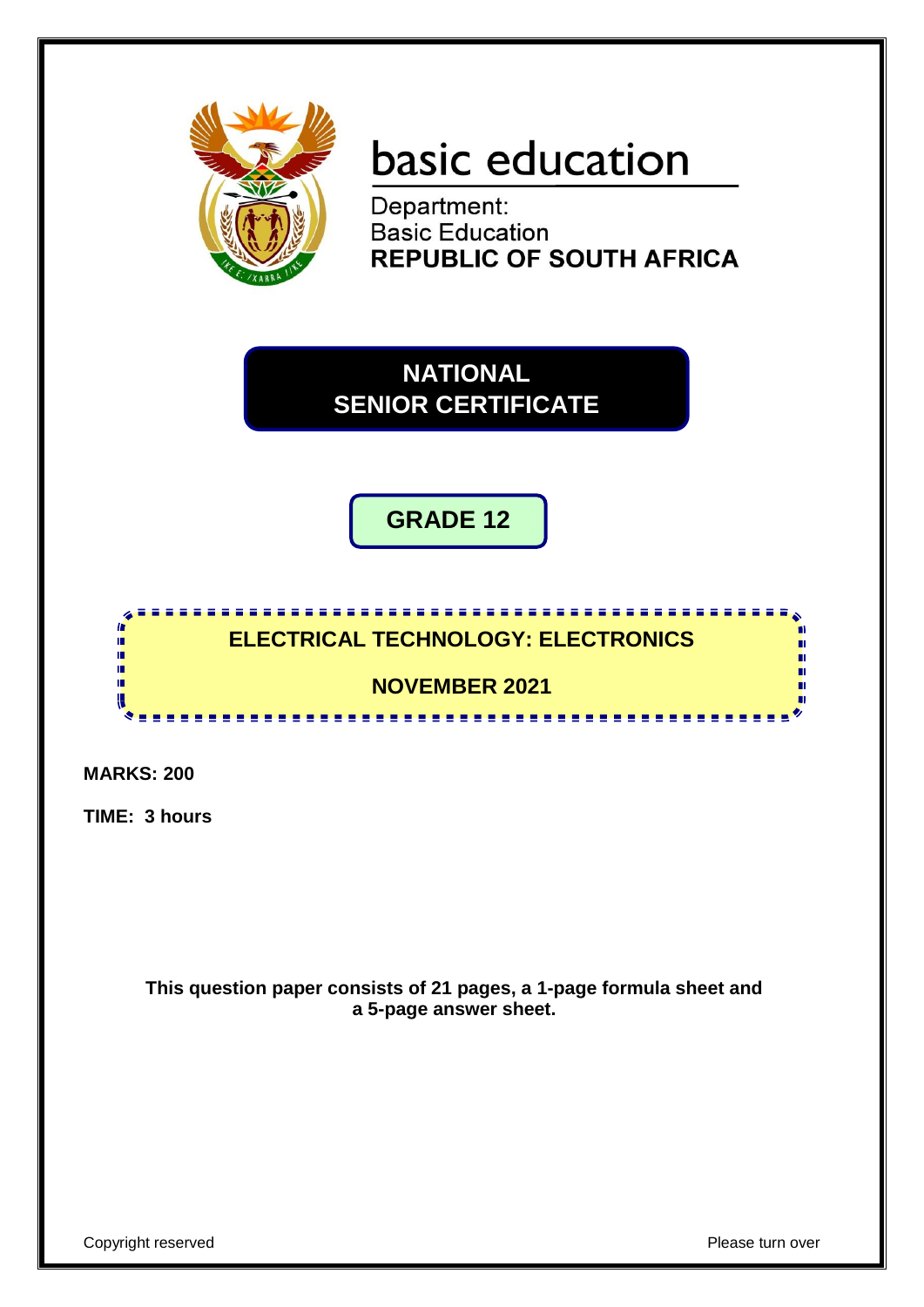# **INSTRUCTIONS AND INFORMATION**

- 1. This question paper consists of SIX questions.
- 2. Answer ALL the questions.
- 3. Answer the following questions on the attached ANSWER SHEETS:

QUESTION 4.3.4 and 4.5.2 QUESTION 5.1.6, 5.5.2 and 5.6.2 QUESTION 6.3.3

- 4. Write your centre number and examination number on every ANSWER SHEET and hand them in with your ANSWER BOOK, whether you have used them or not.
- 5. Sketches and diagrams must be large, neat and FULLY LABELLED.
- 6. Show ALL calculations and round off answers correctly to TWO decimal places.
- 7. Number the answers correctly according to the numbering system used in this question paper.
- 8. You may use a non-programmable calculator.
- 9. Calculations must include:
	- 9.1 Formulae and manipulations where needed
	- 9.2 Correct replacement of values
	- 9.3 Correct answer and relevant units where applicable
- 10. A formula sheet is attached at the end of this question paper.
- 11. Write neatly and legibly.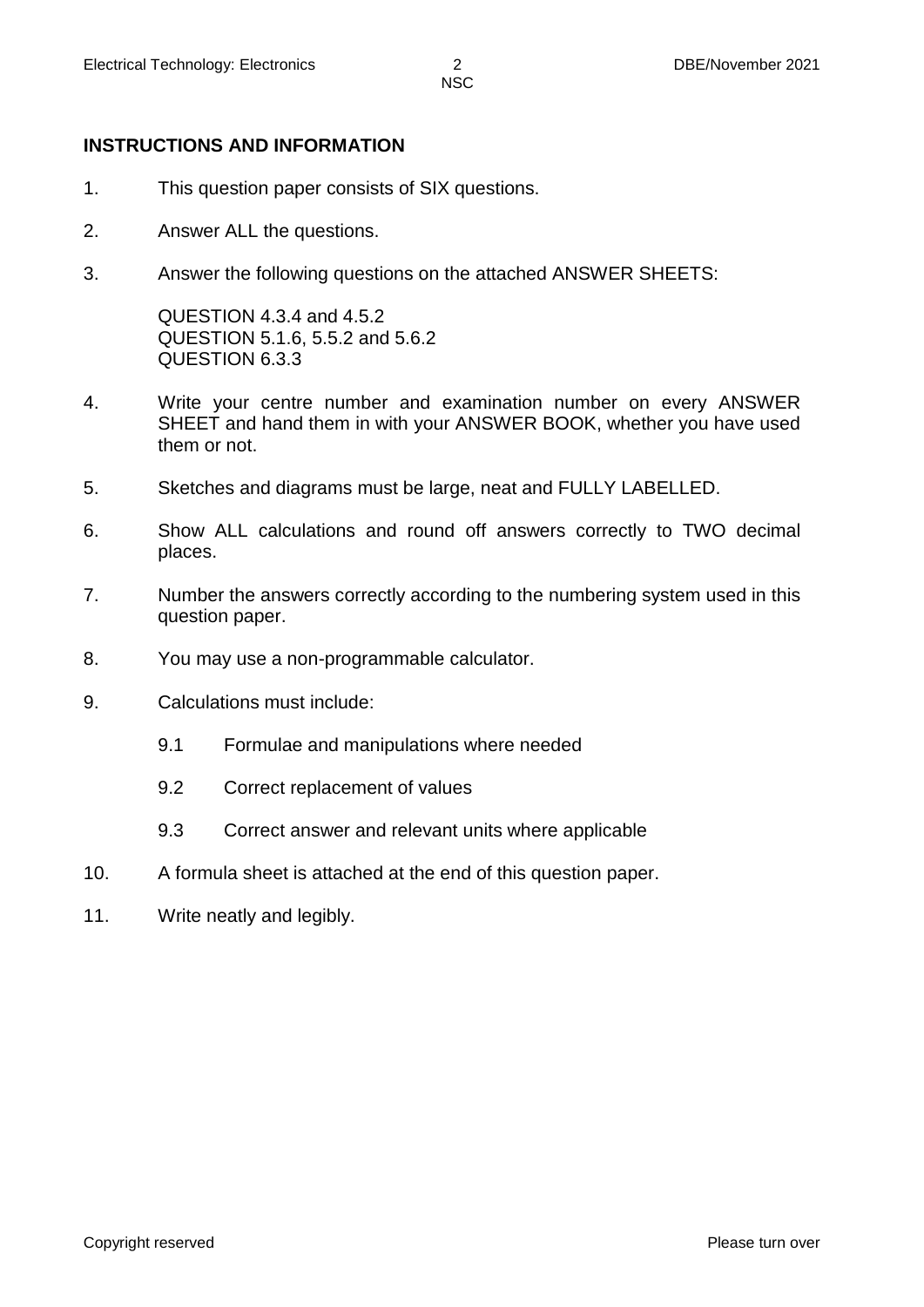#### **QUESTION 1: MULTIPLE-CHOICE QUESTIONS**

Various options are provided as possible answers to the following questions. Choose the answer and write only the letter (A–D) next to the question numbers (1.1 to 1.15) in the ANSWER BOOK, e.g. 1.16 E.

- 1.1 Choose the correct example of an unsafe condition that is likely to cause damage to property or an injury:
	- A Running in the workshop
	- B Spilling liquid or oil without cleaning it up
	- C Faulty tools or equipment
	- D Overloading electrical outlets when connecting many appliances (1)
- 1.2 An RLC series circuit is predominantly inductive when …
	- A  $X_c > X_L$ <br>B  $X_l > X_c$ B  $X_L > X_C$ <br>C  $X_L = X_C$
	- C  $X_L = X_C$ <br>D  $V_C > V_L$ 
		- $D \qquad V_C > V_L$  (1)
- 1.3 The phase angle of a predominantly capacitive RLC series circuit is …
	- A leading.
	- B lagging.<br>C in phase
	- in phase.
	- $D$  zero.  $(1)$
- 1.4 The … of a resonant circuit is the measure of how well it responds to a range of frequencies.
	- A conductance
	- B dissipation factor<br>C resonant frequence
	- resonant frequency
	- D selectivity (1)
- 1.5 A bipolar junction transistor (BJT) is regarded as a/an … device.
	- A voltage-controlled
	- B drain-current  $(I_D)$ <br>C insulation-gate tv
	- insulation-gate type (IGBT)
	- D current-controlled (1)
- 1.6 The advantage of a field-effect transistor over a bipolar junction transistor is that it has a/an …
	- A extremely high input resistance.
	- B high input current.
	- C extremely low input resistance.
	- D low amplification factor. (1)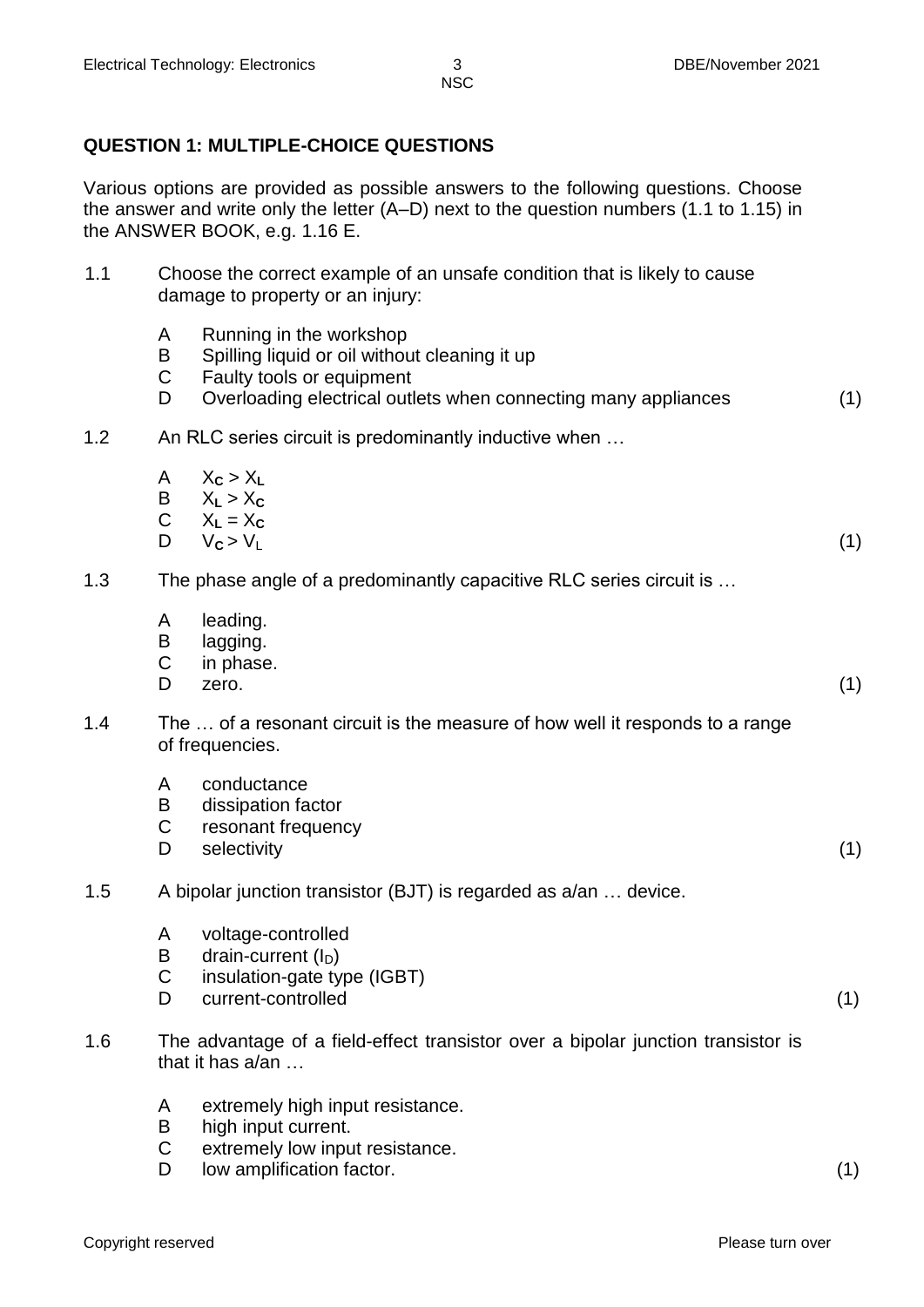- 1.7 The N-channel JFET will operate correctly when the …
	- A gate-to-source pn-junction is forward biased.
	- B gate-to-source pn-junction is reverse biased.
	- C drain is connected to ground.
	- D gate is connected to the source. (1)
- 1.8 An astable multivibrator generates …
	- A one pulse cycle of high and low when a trigger pulse is applied.<br>B a continuous train of pulses without the need of a trigger pu
	- a continuous train of pulses without the need of a trigger pulse to be applied.
	- C one stable state without the trigger pulse being applied to its input.
	- D a sequence of triangular waveforms at the output. (1)
- 1.9 When applying a triangular waveform to the input of a differentiator, the output will be …
	- A a DC waveform.
	- B an inverted triangular waveform.
	- C a square waveform.
	- D the first harmonic of the triangular waveform. (1)
- 1.10 When the input voltage to a non-inverting Schmitt trigger is smaller than the reference voltage, the output is driven into ...
	- A positive saturation.
	- B negative saturation.
	- C both negative and positive saturation
	- D zero saturation. (1)
- 1.11 When a square wave is applied to the input of an op-amp integrator circuit, the output will be a …
	- A sine waveform.
	- B constant DC voltage.
	- C triangular waveform.
	- D square waveform. (1)
- 1.12 Choose the correct biasing method for a transistor amplifier:

The base-emitter junction is …

- A reverse biased and the collector-base junction is forward biased.
- B forward biased and the collector-base junction is reverse biased.
- C forward biased and the collector-base junction is forward biased.
- D reverse biased and the collector-base junction is reverse biased. (1)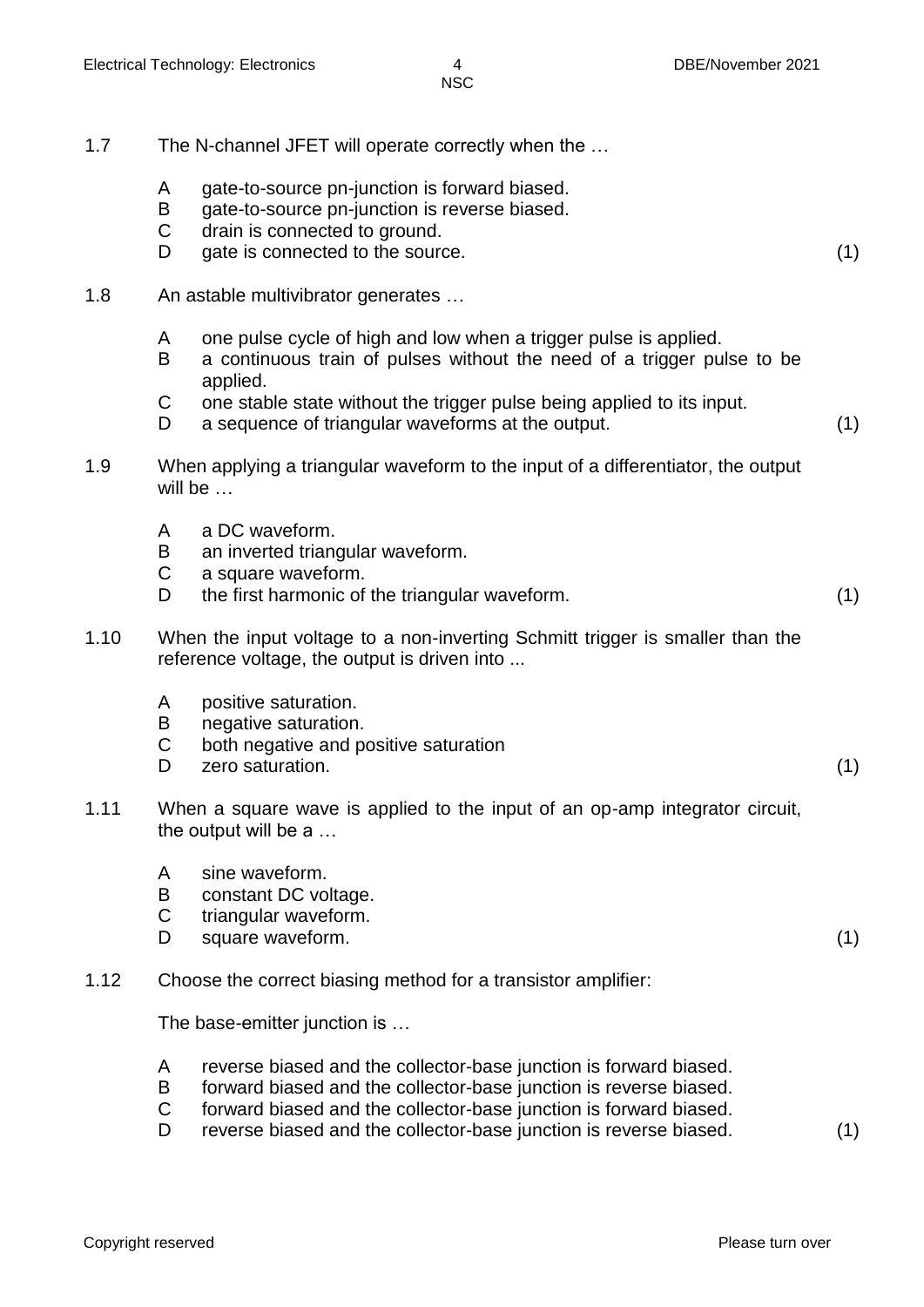| 1.13 | The frequency range that occurs between the lower and upper frequencies in<br>the frequency response curve of amplifiers is called the |                       |  |  |
|------|----------------------------------------------------------------------------------------------------------------------------------------|-----------------------|--|--|
|      | A                                                                                                                                      | critical frequency.   |  |  |
|      | B                                                                                                                                      | midrange frequency.   |  |  |
|      |                                                                                                                                        | distortion frequency. |  |  |

| 1.14 | In a class B amplifier, the collector current flows for |
|------|---------------------------------------------------------|

- A the whole of the input cycle.
- B 180° of the input cycle.<br>C more than 180° but less
- more than 180° but less than 360°. D less than one half of the input cycle. (1)  $(1)$
- 1.15 An oscillator differs from an amplifier because the oscillator …
	- A has reduced gain.
	-
	- B has a gain of 1 (unity).<br>C requires no DC supply. requires no DC supply.
	- D always has a changing output amplitude. (1)

D decibel. (1)

**[15]**

#### **QUESTION 2: OCCUPATIONAL HEALTH AND SAFETY**

| 2.6 | Name ONE personal protective item you would use when etching a printed<br>circuit board (PCB).           | (1)<br>[10] |
|-----|----------------------------------------------------------------------------------------------------------|-------------|
| 2.5 | Define <i>danger</i> with reference to the Occupational Health and Safety Act, 1993<br>(Act 85 of 1993). | (2)         |
| 2.4 | Risk analysis can be divided into different categories. Name ONE category.                               | (1)         |
| 2.3 | Differentiate between an <i>unsafe act</i> and an <i>unsafe condition</i> .                              | (2)         |
| 2.2 | Give TWO examples of human rights in the workplace.                                                      | (2)         |
| 2.1 | State TWO functions of a health and safety representative.                                               | (2)         |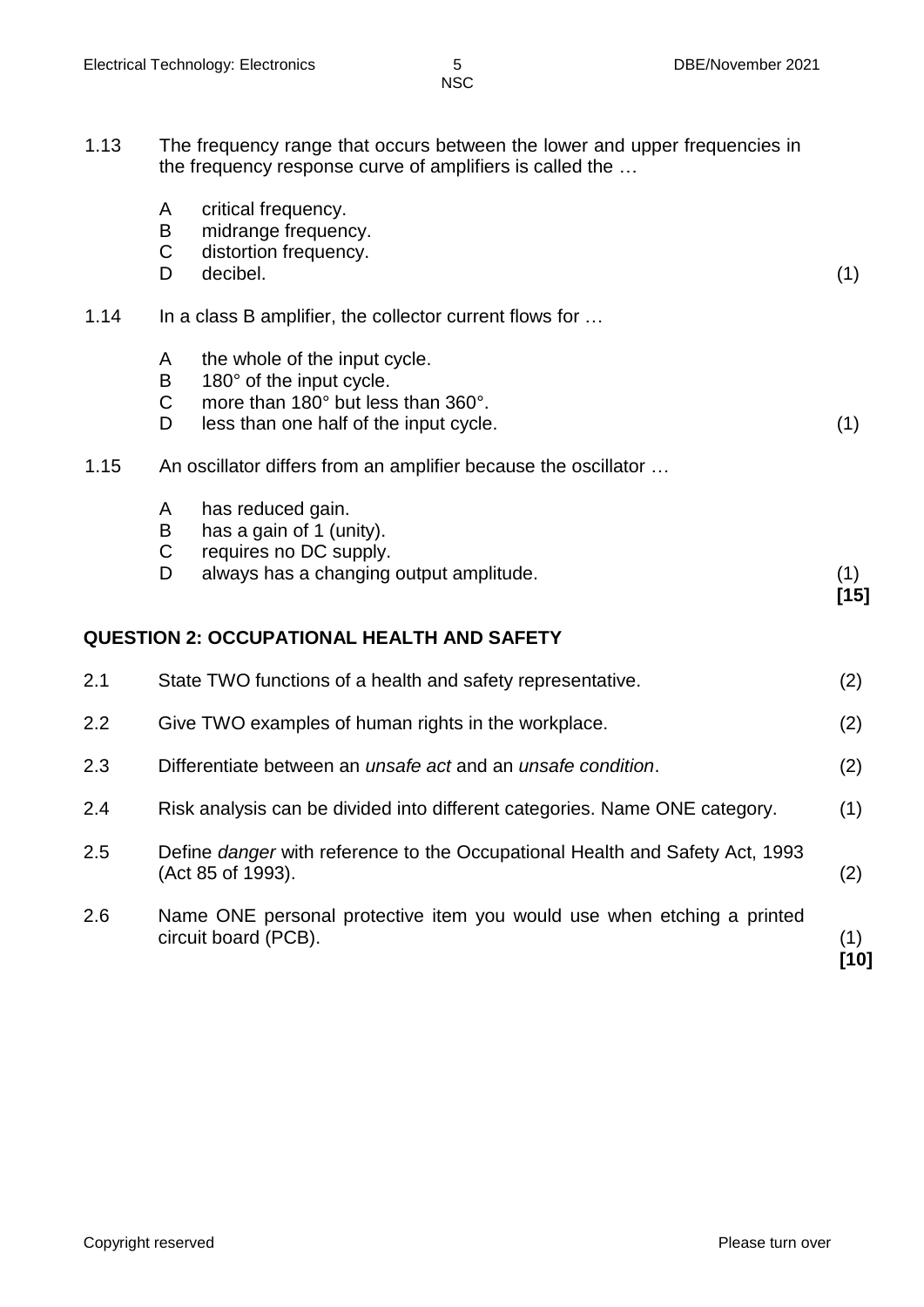#### **QUESTION 3: RLC CIRCUITS**

- 3.1 Define *capacitive reactance* with reference to RLC circuits. (2)
- 3.2 State the phase relationship between the current and voltage in a pure inductive<br>AC circuit. AC circuit. (1)
- 3.3 Refer to FIGURE 3.3 below and answer the questions that follow.



**FIGURE 3.3: RLC SERIES CIRCUIT**

Given:

| 60 $\Omega$ |
|-------------|
|             |

- $X_c$  = 120 Ω<br> $X_L$  = 150 Ω
- $X_L$  = 150 Ω<br> $V_T$  = 110 V
- $V_T$  = 110 V<br>f = 60 Hz  $= 60$  Hz
- 

| 3.3.1 | Calculate the inductance of the inductor.     |     |
|-------|-----------------------------------------------|-----|
|       | 3.3.2 Calculate the impedance of the circuit. | (3) |
|       | 3.3.3 Calculate the power factor.             |     |

3.3.4 State THREE conditions that will occur if the power factor is at unity in a RLC series circuit. (3)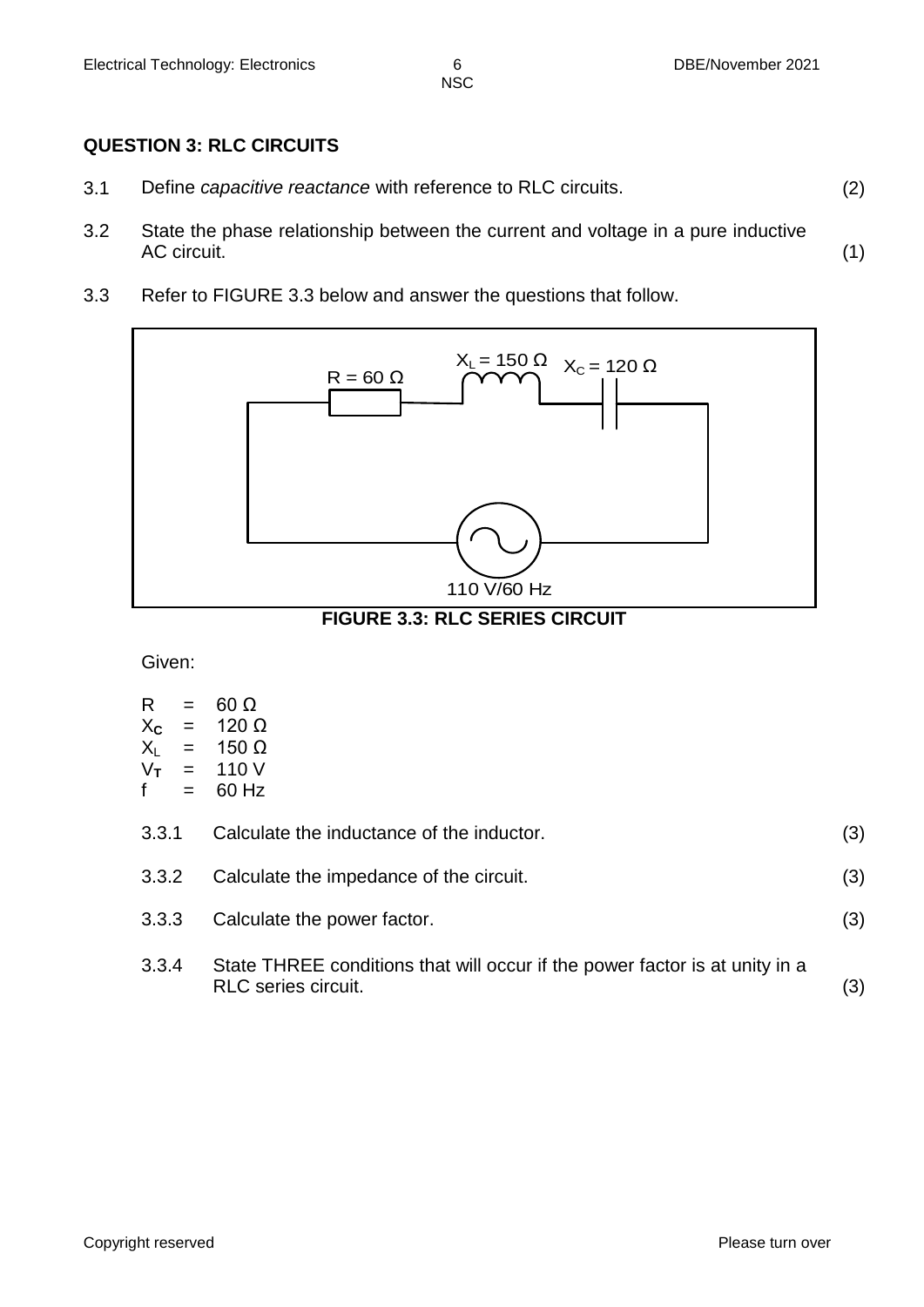3.4 Refer to FIGURE 3.4 A and FIGURE 3.4 B below to answer the questions that follow.



**FIGURE 3.4 A: PARALLEL RESONANT CIRCUIT**

|       | $X_L$   | $X_{C}$ | $I_{XL}$ | $I_{\text{XC}}$ |
|-------|---------|---------|----------|-----------------|
| (Hz)  | (Ω)     | (Ω)     | μA       | μA              |
| 200   | 250     | 4 0 0 0 | 2,0      | 0,125           |
| 400   | 500     | 2 0 0 0 | 1,0      | 0,25            |
| 600   | 750     | 1 3 3 3 | 0,66     | 0,33            |
| 800   | 1 000   | 1 000   | 0,5      | 0,5             |
| 1 000 | 1 250   | 800     | 0,4      | 0,625           |
| 1 200 | 1 500   | 666     | 0,33     | 0,75            |
| 1 600 | 2 0 0 0 | 500     | 0,25     | 1,00            |

**FIGURE 3.4 B: DATA OF THE RLC PARALLEL CIRCUIT**

- 3.4.1 Determine the resonant frequency in FIGURE 3.4 B. (1)
- 3.4.2 Compare the values of the inductive reactance and capacitive reactance when the frequency increases from 200 Hz to 1 600 Hz. (2)
- 3.4.3 Calculate the voltage drop across the inductor when the frequency is  $600$  Hz. (3)
- 3.4.4 Calculate the value of the capacitor using the reactance value at  $600$  Hz. (3)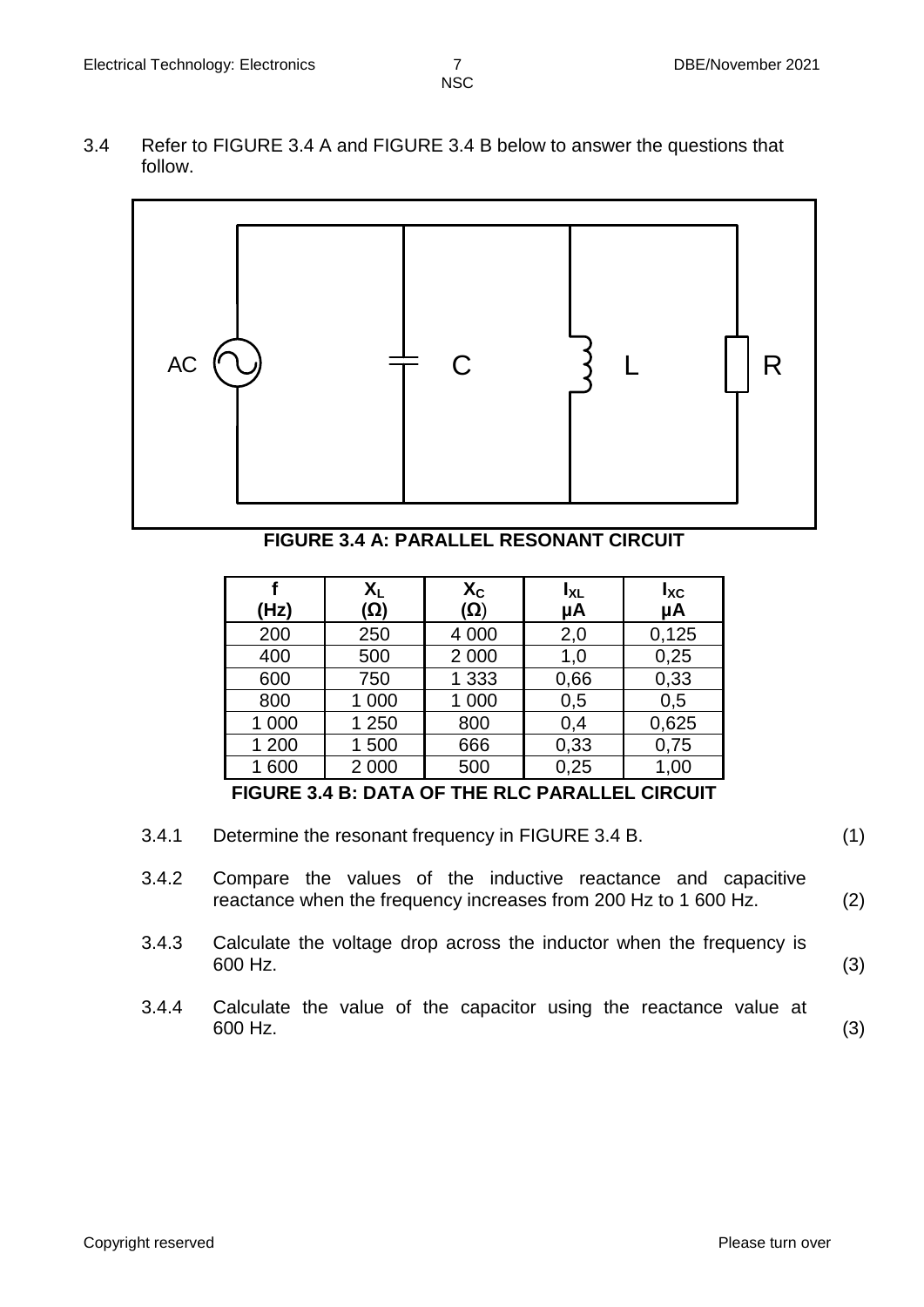3.5 Refer to FIGURE 3.5 below and answer the questions that follow.



- 3.5.3 Calculate the Q-factor of the circuit. (3)
- 3.5.4 Explain why the phase angle of the circuit in FIGURE 3.5 would be zero.  $(2)$ **[35]**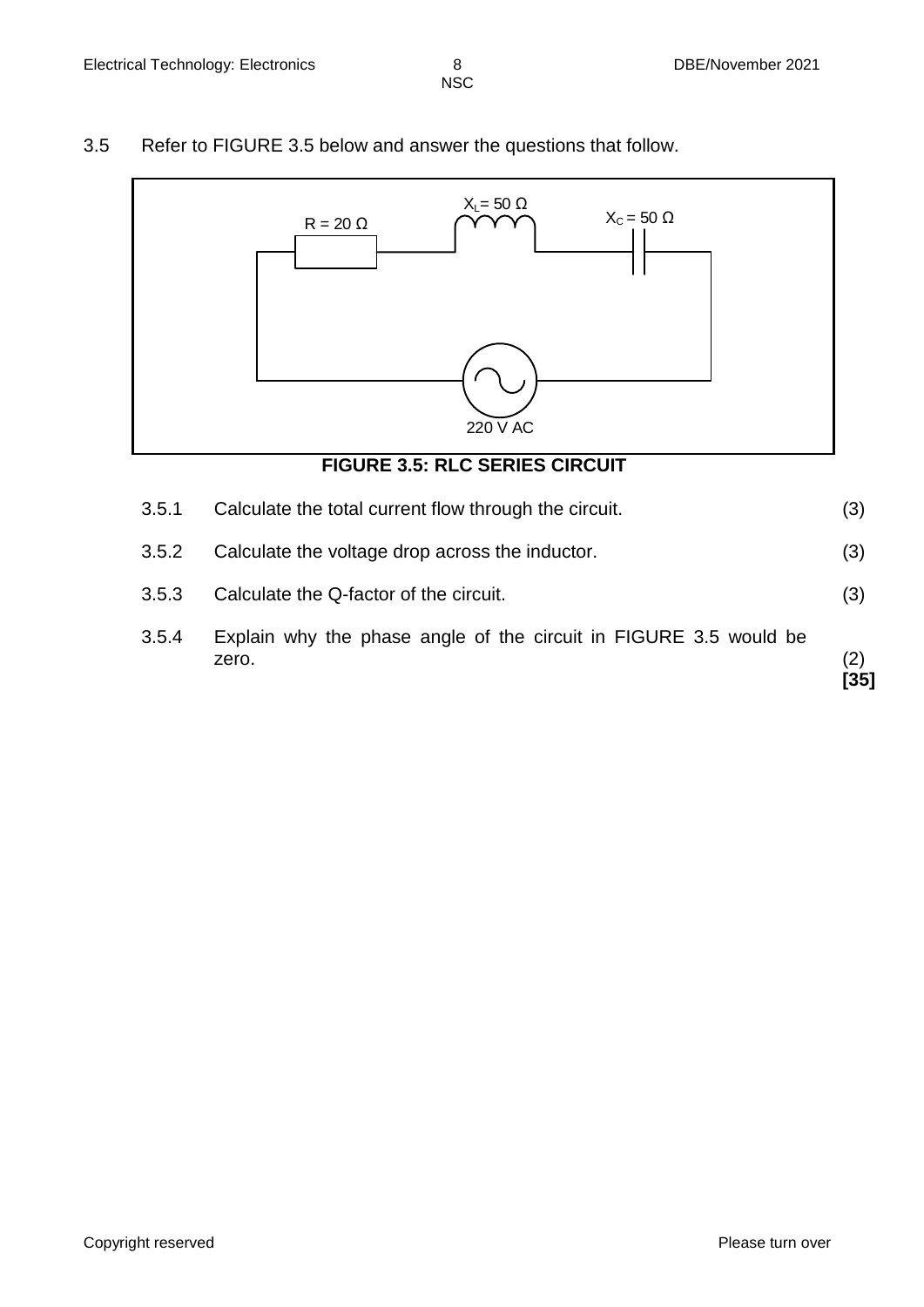# **QUESTION 4: SEMICONDUCTOR DEVICES**

- 4.1 Name ONE mode of operation of the metal-oxide-semiconductor field-effect transistor (MOSFET). (1)
- 4.2 Refer to FIGURE 4.2 below and answer the questions that follow.



### **FIGURE 4.2: SEMICONDUCTOR SYMBOL**

- 4.2.1 Identify the semiconductor symbol in FIGURE 4.2. (1)
- 4.2.2 Explain how the metal-oxide-semiconductor field-effect transistor (MOSFET) differs from the junction field-effect transistor (JFET) with reference to its construction. (2)
- 4.3 Refer to FIGURE 4.3 below and answer the questions that follow.



**FIGURE 4.3: UJT PULSE GENERATOR**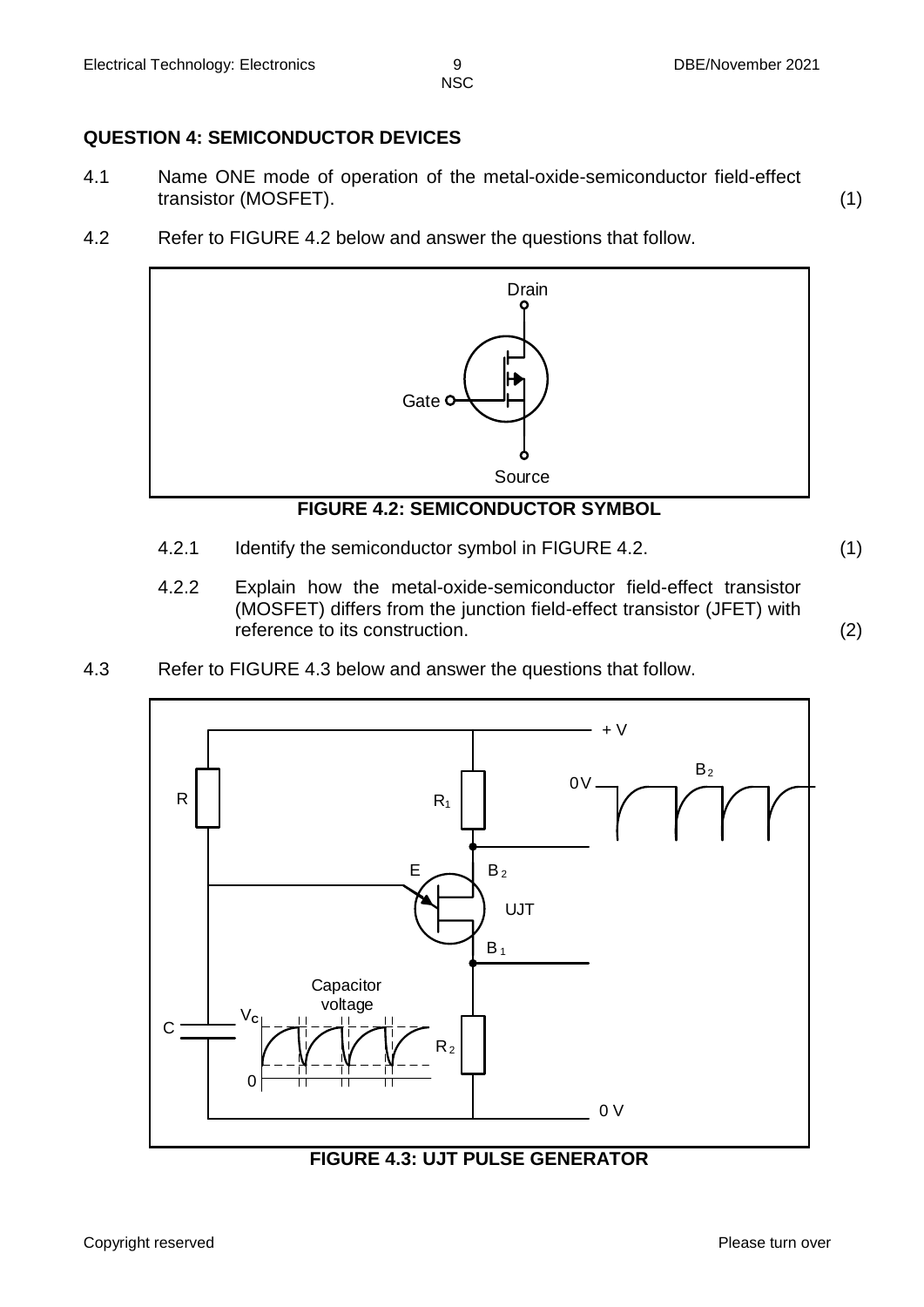- 4.3.1 Identify pulses  $B_2$ . (1) 4.3.2 Explain the term *saturation region* with reference to the operation of  $\qquad \qquad \text{the UJT}. \tag{2}$ 4.3.3 Describe how the UJT is driven into the CUT-OFF mode. (3) 4.3.4 Draw the output voltage waveform across  $R_2$  on the ANSWER SHEET for QUESTION 4.3.4. (3)
- 4.4 Refer to FIGURE 4.4 below and answer the questions that follow.



# **FIGURE 4.4: CIRCUIT DIAGRAM**

4.4.1 Identify the circuit diagram in FIGURE 4.4. (1)

| 4.4.2 | Describe how the transistors are biased and fully turned ON by<br>referring to the required voltages. | (2) |
|-------|-------------------------------------------------------------------------------------------------------|-----|
| 4.4.3 | State TWO advantages of the circuit in FIGURE 4.4.                                                    | (2) |
| 4.4.4 | Explain why the transistor in FIGURE 4.4 is preferred over a single                                   |     |

transistor when used as a switch. (2)

Copyright reserved **Please** turn over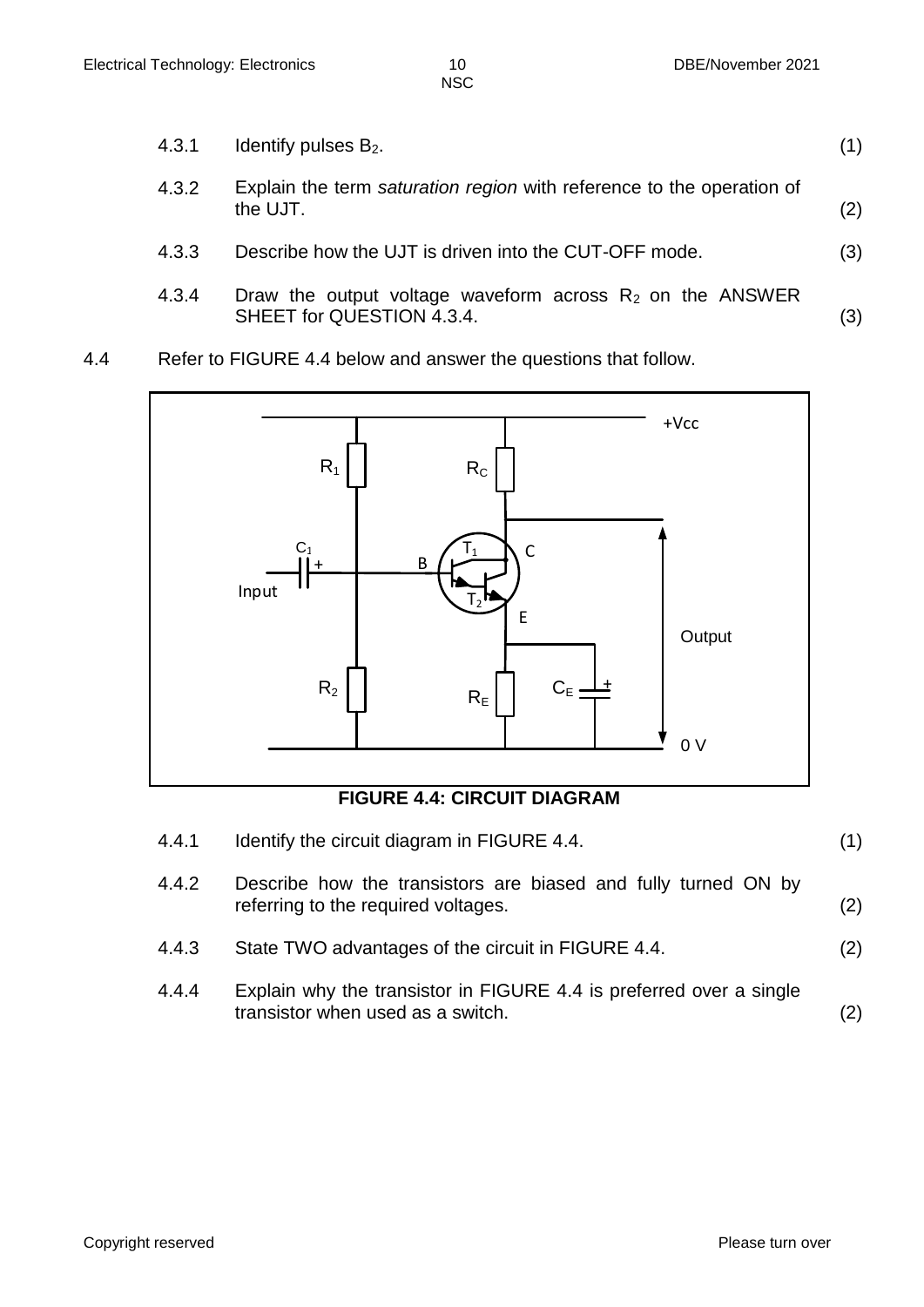4.5 FIGURE 4.5 below shows an operational amplifier. Answer the questions that follow.



**FIGURE 4.5: OPERATIONAL AMPLIFIER**

| 4.5.1 | Identify the type of operational amplifier in FIGURE 4.5.                                             | (1) |
|-------|-------------------------------------------------------------------------------------------------------|-----|
| 4.5.2 | Draw the output voltage waveform on the ANSWER SHEET for<br>QUESTION 4.5.2.                           | (3) |
| 4.5.3 | Explain why operational amplifiers are known as differential voltage<br>amplifiers.                   | (1) |
| 4.5.4 | Give TWO reasons why negative feedback is important when the<br>op amp is used as a linear amplifier. | (2) |
|       |                                                                                                       |     |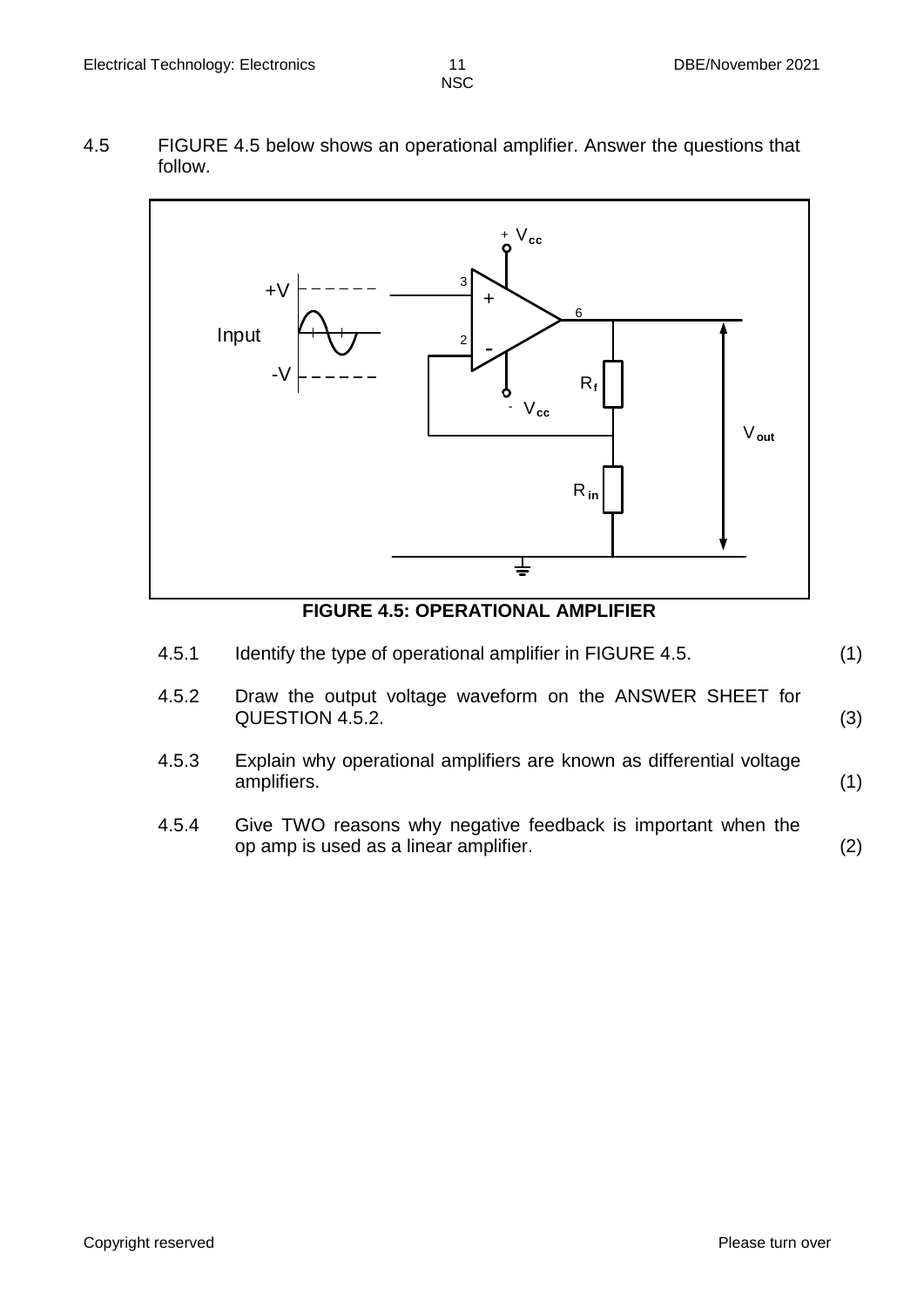#### 4.6 Refer to FIGURE 4.6 below and answer the questions that follow.



# **FIGURE 4.6: INTERNAL LAYOUT OF 555 TIMER IC**

| 4.6.1 | Explain the function of the RS flip-flop.                                   | (2) |
|-------|-----------------------------------------------------------------------------|-----|
| 4.6.2 | State the typical operating voltage range of the 555 IC.                    | (2) |
| 4.6.3 | Explain the function of the three 5 k $\Omega$ resistors inside the 555 IC. | (2) |
| 4.6.4 | Name TWO modes of operation for the 555 IC.                                 | (2) |
| 4.6.5 | Explain the function of the threshold input on Pin 6 of a 555 IC.           | (2) |

### 4.7 Refer to FIGURE 4.7 below and explain why the output is zero volts.

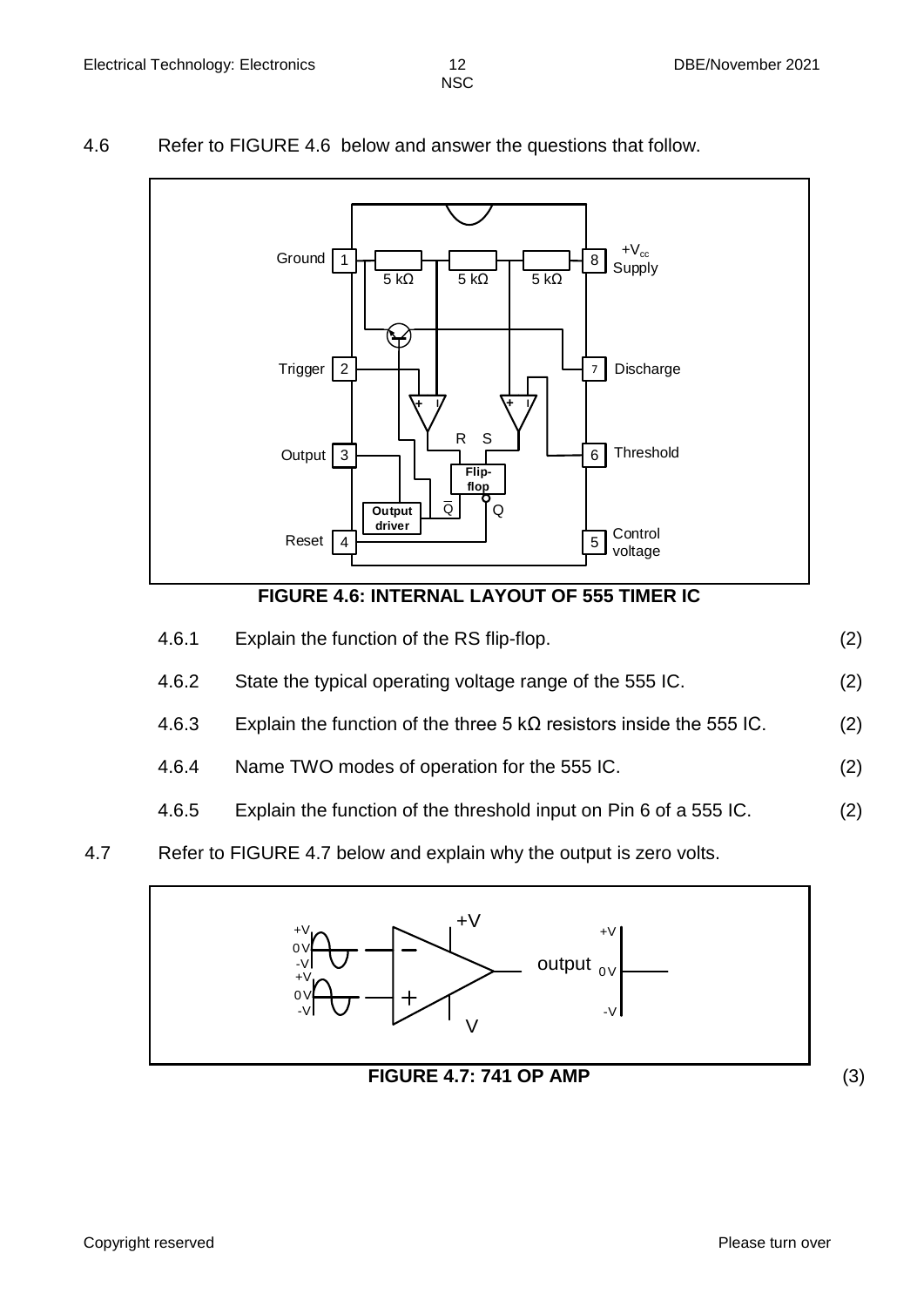#### 4.8 Refer to FIGURE 4.8 below and answer the questions that follow.



#### **FIGURE 4.8: OP AMP**

Given:

| V <sub>IN</sub> | = | $2,5$ mV       |
|-----------------|---|----------------|
| $R_{IN}$        | = | 2,2 k $\Omega$ |
| $R_F$           | = | 110 kΩ         |

| 4.8.1 | Calculate the output voltage. |  |
|-------|-------------------------------|--|

4.8.2 Explain the effect on the output when the value of the feedback resistor is equal to that of the input resistor. (2)

**[45]**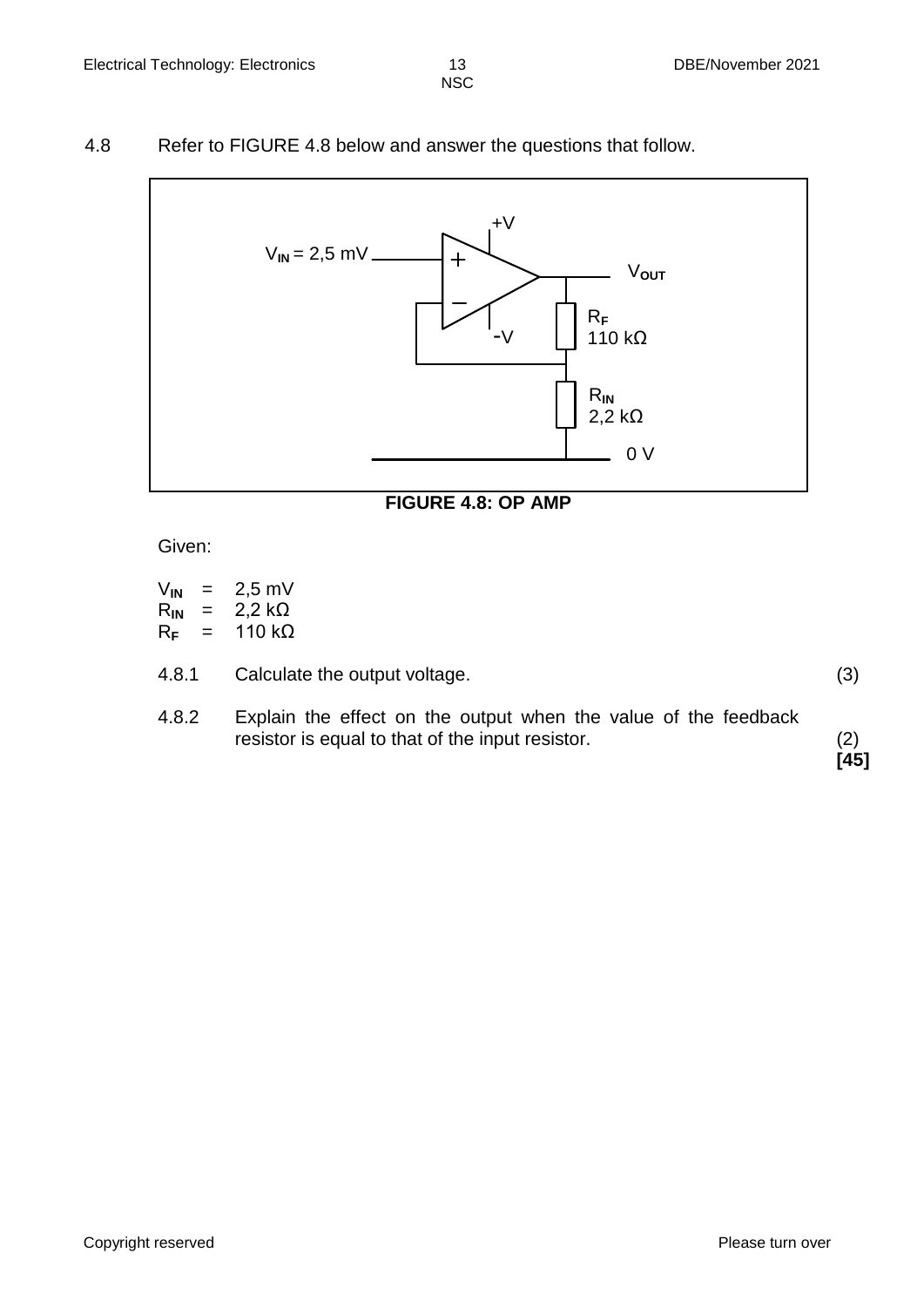#### **QUESTION 5: SWITCHING CIRCUITS**

5.1 Refer to FIGURE 5.1 below and answer the questions that follow.



#### **FIGURE 5.1: MONOSTABLE MULTIVIBRATOR**

| 5.1.1 | State the function of resistor $R_1$ .                                      | (2) |
|-------|-----------------------------------------------------------------------------|-----|
| 5.1.2 | Write down the voltage across Pin 2 when switch S is pressed.               | (1) |
| 5.1.3 | State whether the LED will be ON or OFF when switch S is pressed.           | (1) |
| 5.1.4 | Determine the typical threshold voltage of the circuit.                     | (1) |
| 5.1.5 | Explain why the switch bounce does not affect the output of the<br>circuit. | (2) |
| 5.1.6 | Draw the output on the ANSWER SHEET for QUESTION 5.1.6.                     | (3) |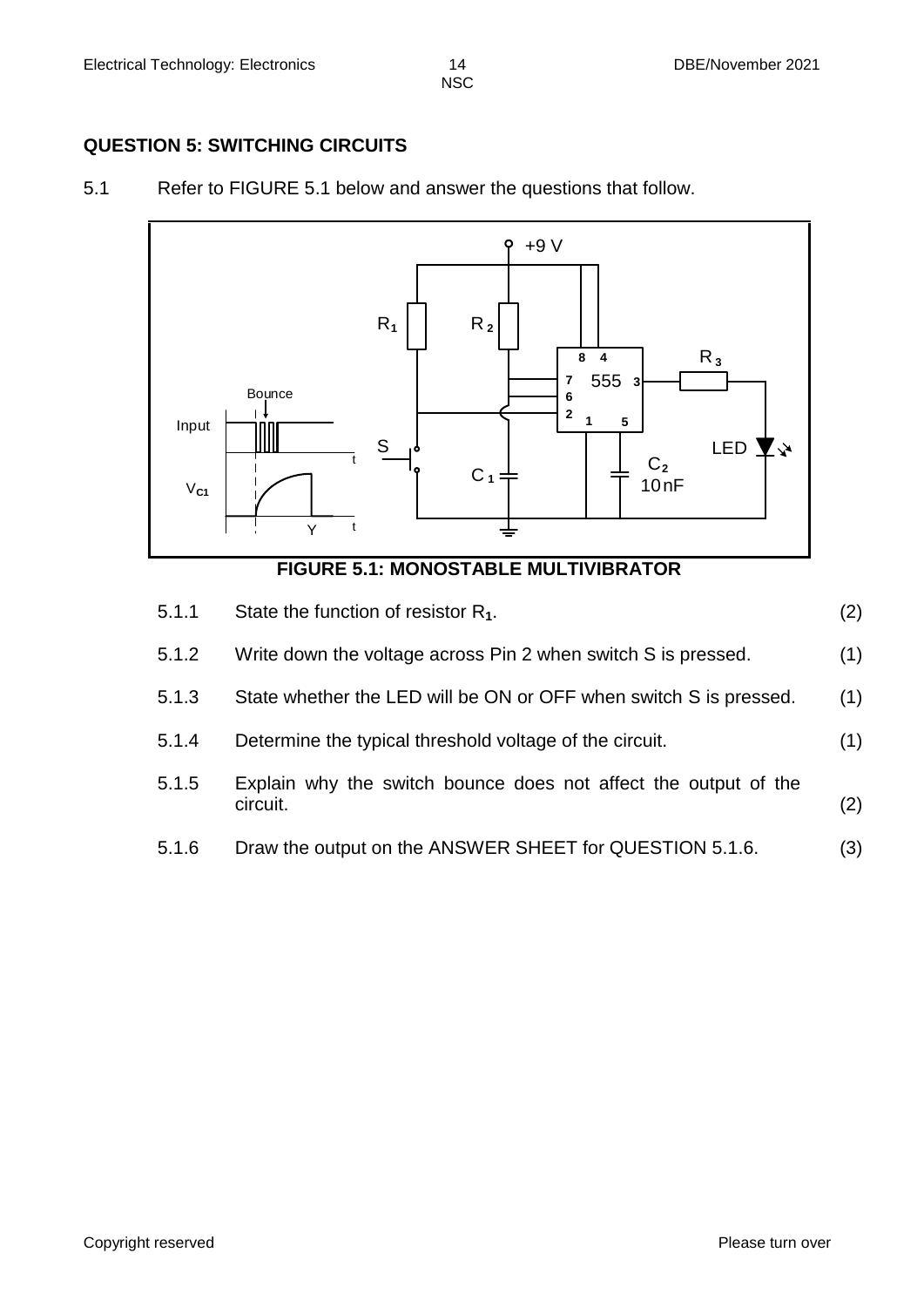5.2 Refer to FIGURE 5.2 below and answer the questions that follow.



**FIGURE 5.2: MULTIVIBRATOR**

| 5.2.1 | Identify the multivibrator circuit in FIGURE 5.2.                                      | (1) |
|-------|----------------------------------------------------------------------------------------|-----|
| 5.2.2 | State the function of resistor $R_2$ .                                                 | (1) |
| 5.2.3 | Determine the polarity of the voltage on the non-inverting input<br>during $t_1$ .     | (1) |
| 5.2.4 | Explain the operation of the circuit when a positive pulse is applied to<br>the input. | (4) |
| 5.2.5 | Explain why the output remains positive even after the pulse at $t_4$ is<br>applied.   | (2) |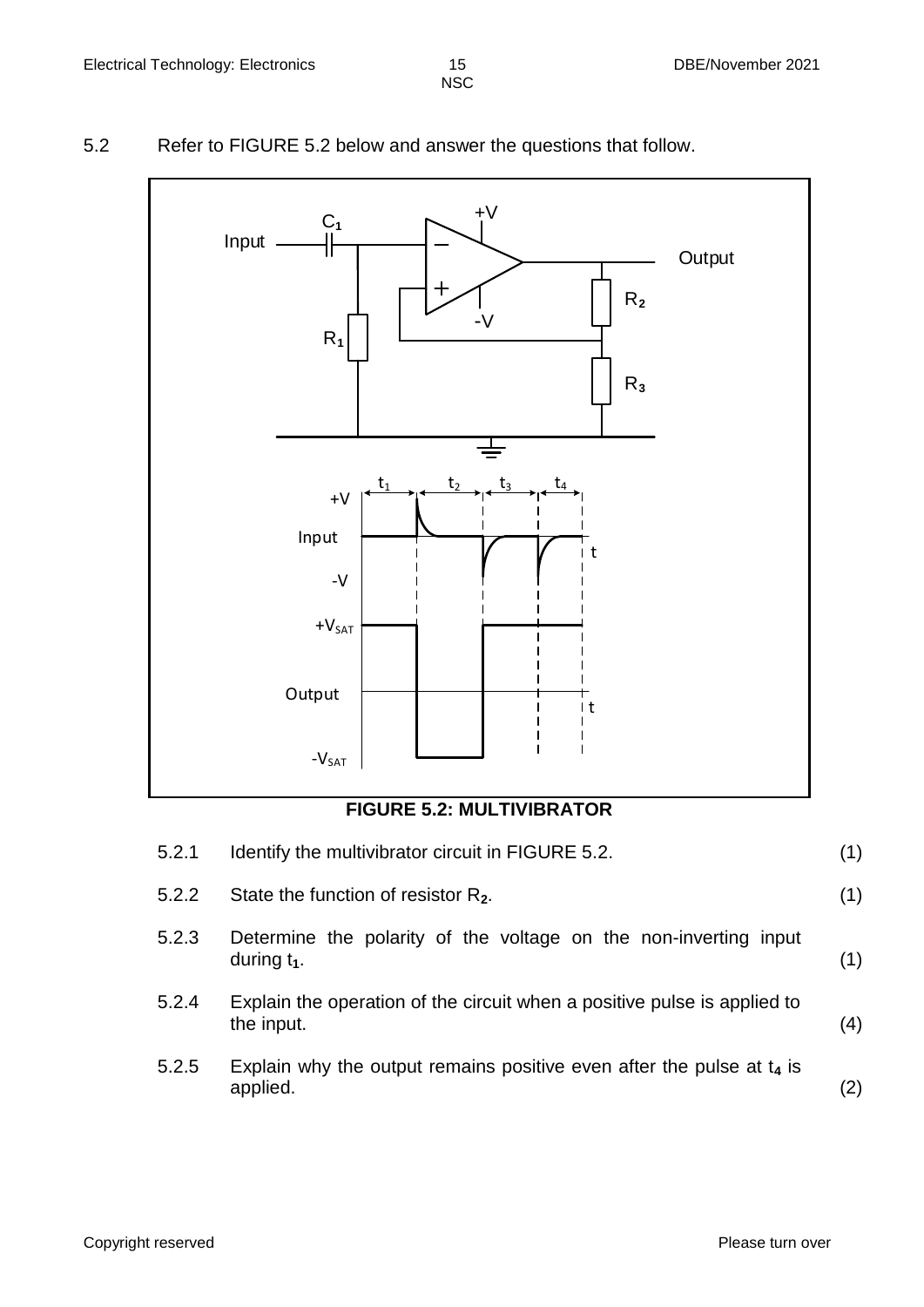#### 5.3 Refer to FIGURE 5.3 below and answer the questions that follow.



#### **FIGURE 5.3: INVERTING SCHMITT TRIGGER**

- 5.3.1 Identify the value of the trigger voltage levels. (2)
- 5.3.2 State how the trigger voltage level is determined. (1)
- 5.3.3 Explain whether the circuit uses open-loop or closed-loop gain. (2)
- 5.3.4 State TWO functions of the circuit. (2)
- 5.4 A summing amplifier consists of the following components:

| <b>COMPONENT</b> | <b>DESCRIPTION</b>  |
|------------------|---------------------|
| Dual supply      | $+12$ V, 0 V, -12 V |
| 741 IC           | Package (DIP 8)     |
| R1               | 10 $k\Omega$        |
| $\mathsf{R}_2$   | 10 $k\Omega$        |
| $\mathsf{R}_3$   | 10 $k\Omega$        |
| RF               | 100 k $\Omega$      |

**NOTE:** R**1**, R**<sup>2</sup>** and R**<sup>3</sup>** are input resistors. R**<sup>F</sup>** is a feedback resistor.

- 5.4.1 Draw the circuit diagram. (7)
- 5.4.2 Calculate output voltage if the following DC voltages are applied to the input resistors:

$$
V_1 = +0.5 V
$$
  
\n
$$
V_2 = -0.8 V
$$
  
\n
$$
V_3 = +0.2 V
$$
\n(3)

5.4.3 Explain how the polarity of the output will be affected if the input voltage  $V_3$  is increased to  $V_3 = +0.4$  V. (3)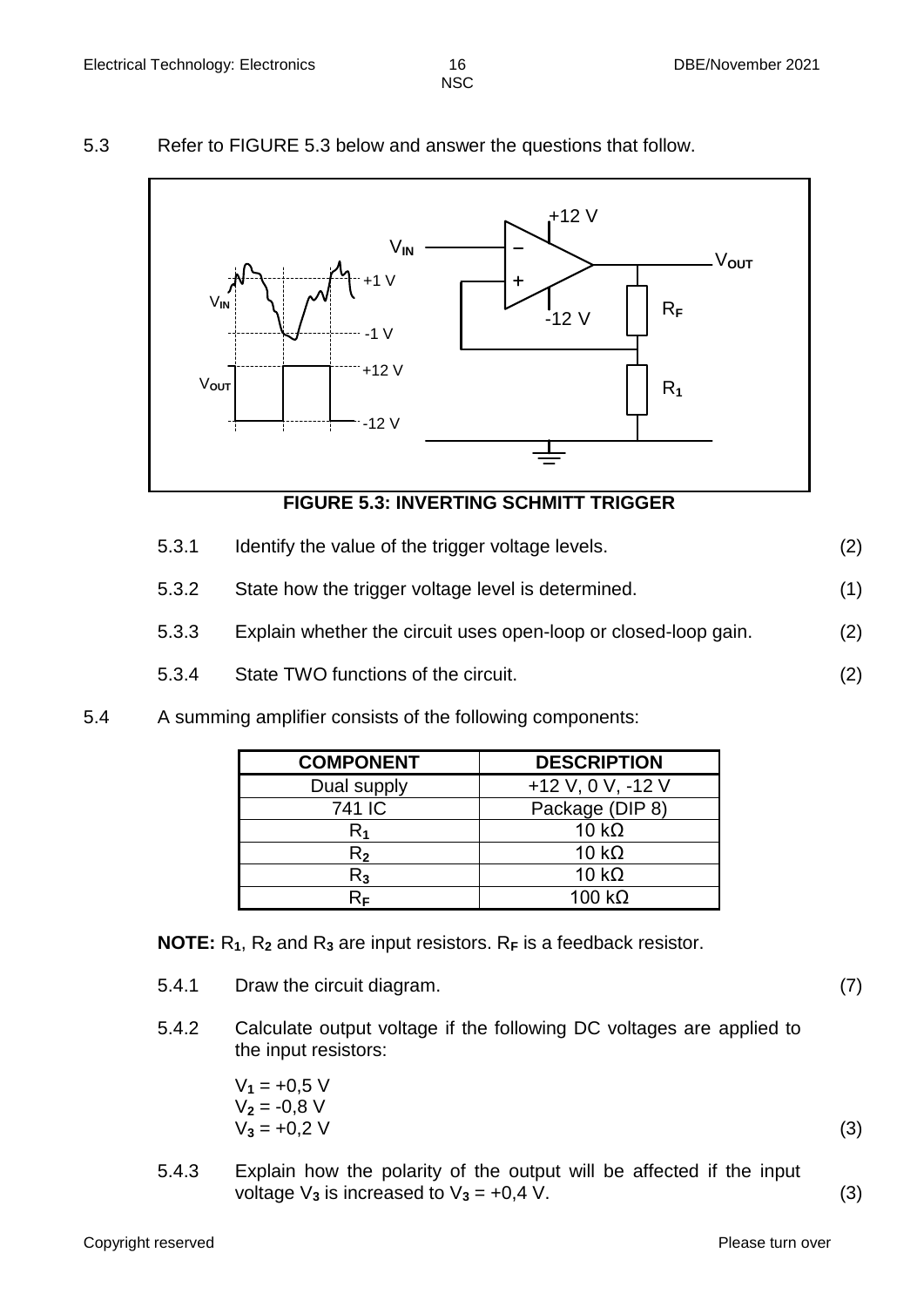#### 5.5 Refer to FIGURE 5.5 below and answer the questions that follow.



#### **FIGURE 5.5: COMPARATOR**

- 5.5.1 Name the components that determine the reference voltage. (2)
	-
- 5.5.2 Draw the output voltage on the ANSWER SHEET for QUESTION 5.5.2. (3)
- 5.6 Refer to FIGURE 5.6 below and answer the questions that follow.



**FIGURE 5.6: OP-AMP DIFFERENTIATOR**

- 5.6.1 State TWO advantages of changing a passive differentiator to an active differentiator. (2)
	-

**[50]**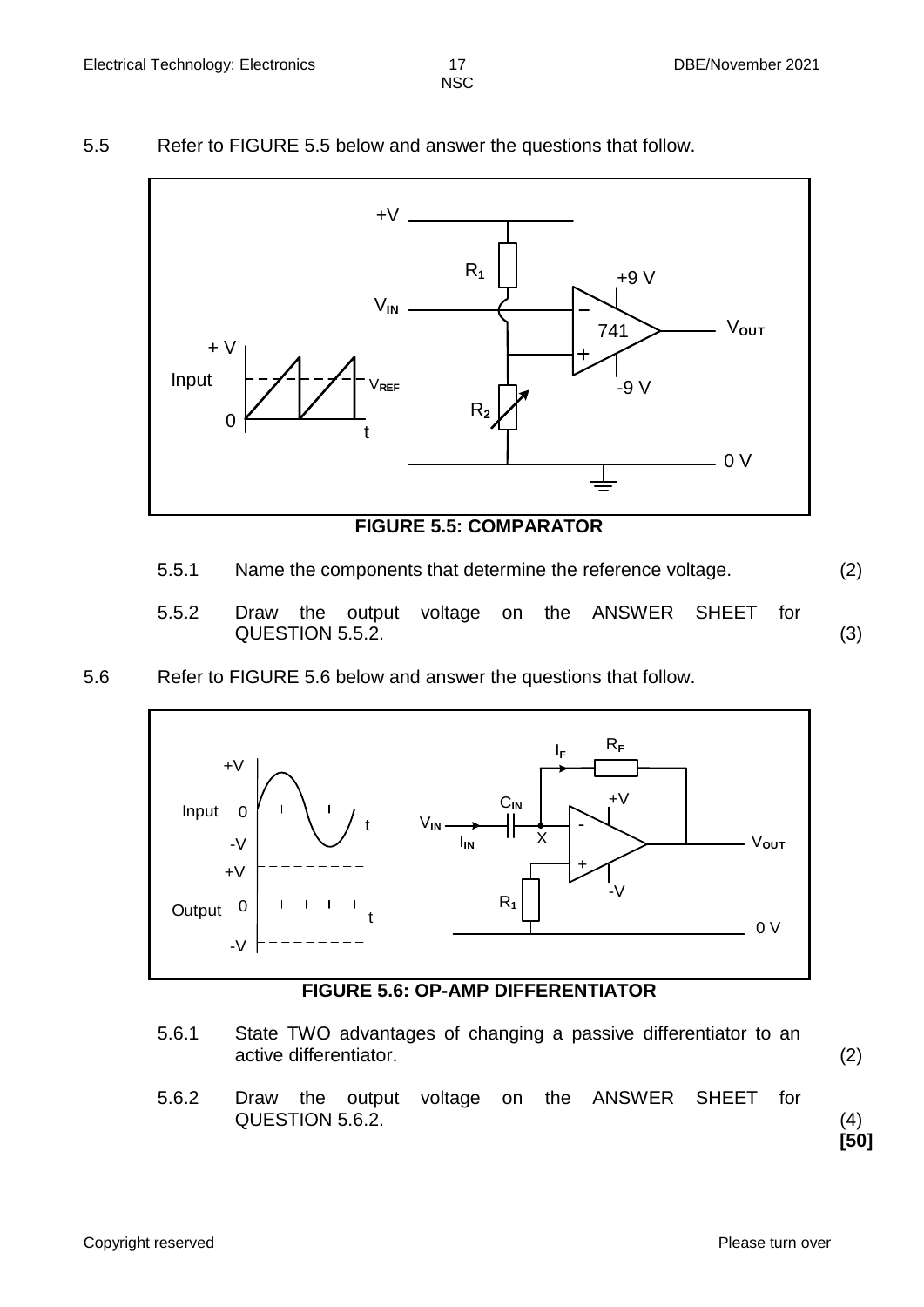#### **QUESTION 6: AMPLIFIERS**

6.1 Explain the following classes of amplifiers:

| 6.1.1 AB | (2) |
|----------|-----|
| 6.1.2 C  | (2) |

- 6.2 Define the term *negative feedback* with reference to amplifier circuits. (2)
- 6.3 Refer to FIGURE 6.3 below and answer the questions that follow.



**FIGURE 6.3: RC-COUPLED AMPLIFIER**

| 6.3.1 | State ONE function of the collector resistor $(R_c)$ .                                                                               | (1) |
|-------|--------------------------------------------------------------------------------------------------------------------------------------|-----|
| 6.3.2 | Explain why the coupling capacitors are purposely selected around<br>the 10 µf values in FIGURE 6.3.                                 | (2) |
| 6.3.3 | Draw the waveforms that would be produced at point <b>B</b> and point <b>C</b><br>on the ANSWER SHEET for QUESTION 6.3.3.            | (4) |
| 6.3.4 | Describe the relationship between the collector current and the<br>collector-emitter voltage when the input signal becomes positive. | (1) |
| 6.3.5 | Calculate the power gain in decibels for FIGURE 6.3 if a 3-watt<br>signal enters the amplifier and produces 18 watts at the speaker. | 3)  |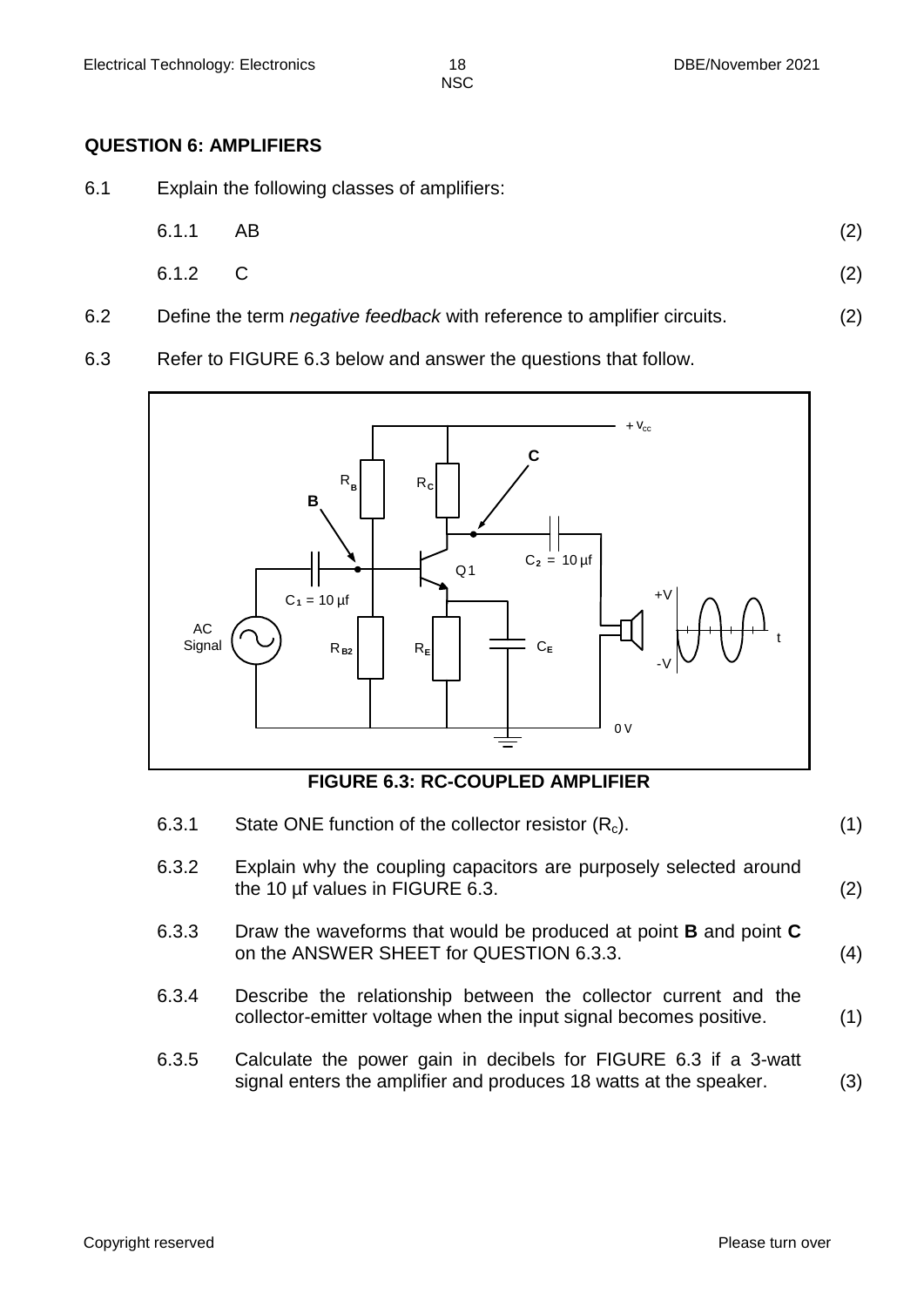#### 6.4 Refer to FIGURE 6.4 below and the answer the questions that follow.



#### **FIGURE 6.4: OSCILLATOR CIRCUIT DIAGRAM**

Given:

- $L_T =$ 300 mH
- $C_1 =$ 250 µF

| 6.4.1 | Identify the circuit diagram in FIGURE 6.4. |  |
|-------|---------------------------------------------|--|
|-------|---------------------------------------------|--|

- 6.4.2 Identify the components that determine the oscillation frequency in the circuit. (2)
- 6.4.3 Explain the operation of the circuit diagram. (6)
- 6.4.4 Calculate the oscillation frequency of the circuit in FIGURE 6.4 if the tank circuit has a total inductance of 300 mH and capacitor  $C_3$  has a capacitance of  $250 \mu$ F. (3)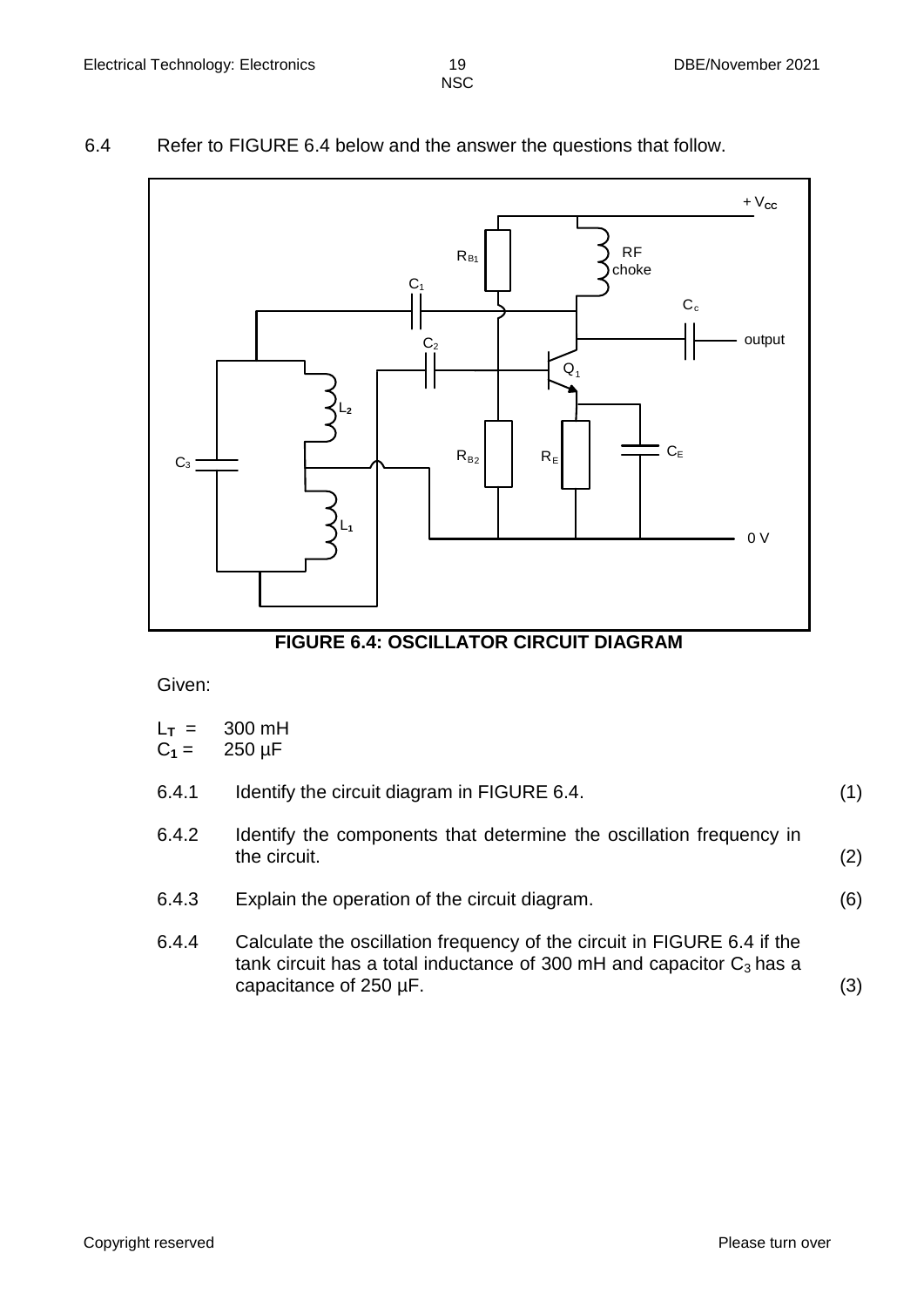#### 6.5 Refer to FIGURE 6.5 below and answer the questions that follow.



- 6.5.2 State the function of transformer  $T_{1}$ . (1)
- 6.5.3 Describe why transformer  $T_1$  in FIGURE 6.5 is more efficient than using an RC stage for this amplifier. (2)
- 6.5.4 State the effect when the output impedance of transformer  $T_2$  is NOT matched with the impedance of the speaker. (2)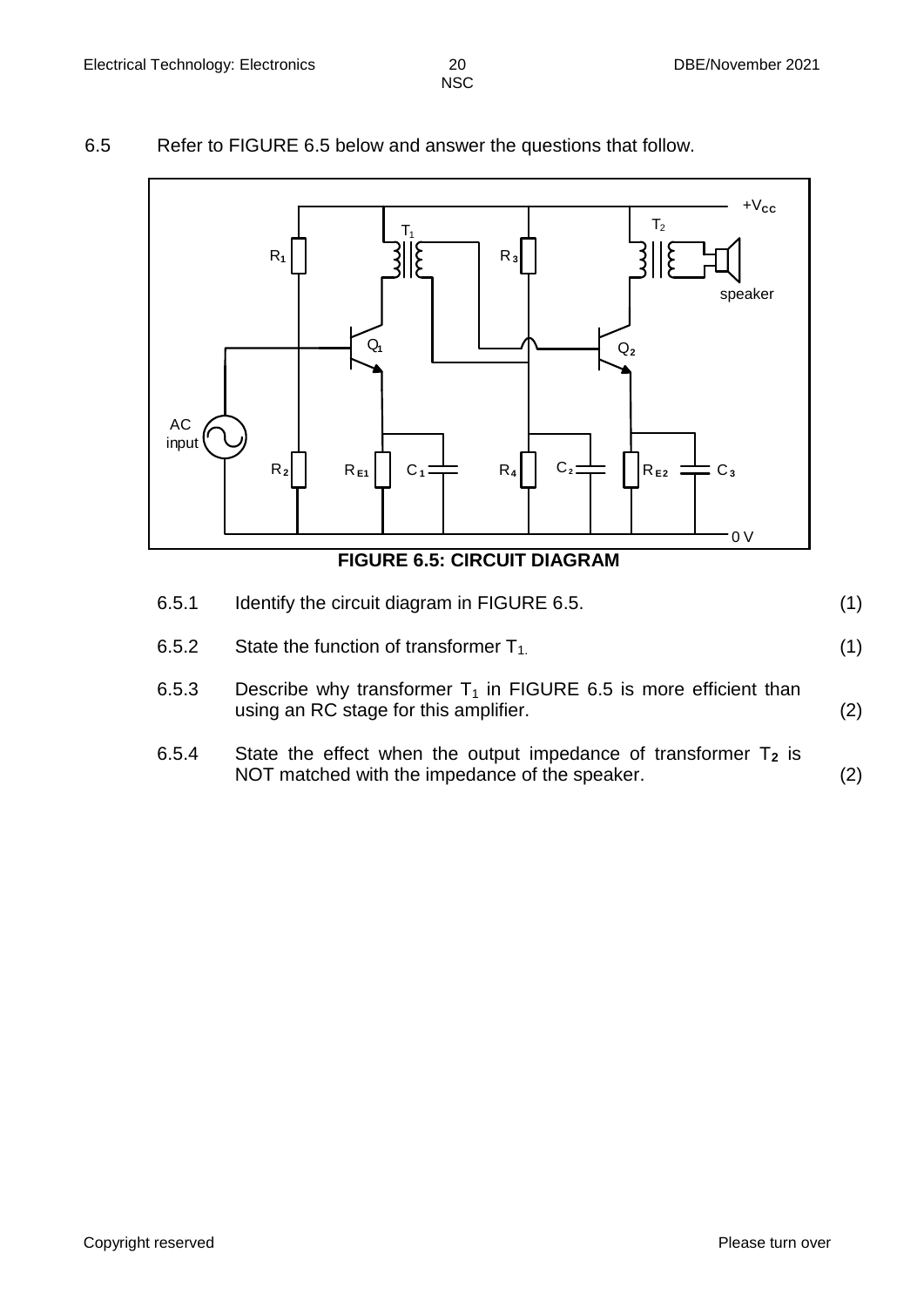# 6.6 Refer to FIGURE 6.6 below and answer the questions that follow.



|       |                                                                                             | <b>TOTAL:</b> | 200         |
|-------|---------------------------------------------------------------------------------------------|---------------|-------------|
| 6.6.5 | Explain the term attenuation.                                                               |               | (2)<br>[45] |
| 6.6.4 | State TWO functions of the RC-network.                                                      |               | (2)         |
| 6.6.3 | Explain why the oscillator circuit in FIGURE 6.6 requires positive<br>feedback to function. |               | (3)         |
| 6.6.2 | State TWO requirements for oscillation to take place.                                       |               | (2)         |
| 6.6.1 | Identify the type of oscillator in FIGURE 6.6.                                              |               | (1)         |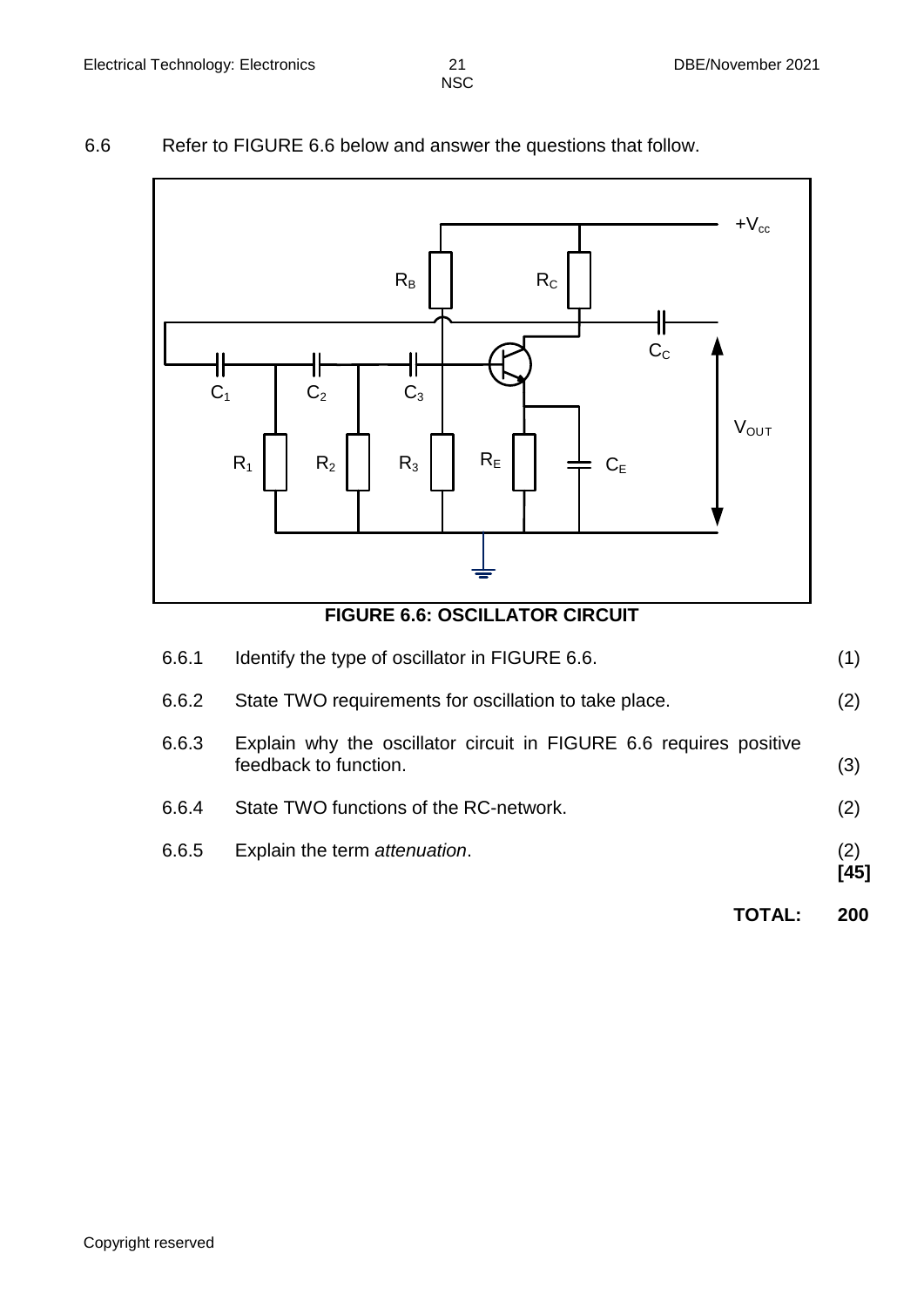**FORMULA SHEET**

| <b>RLC CIRCUITS</b>                                                                                      | <b>SEMICONDUCTOR DEVICES</b>                                                                                                                                                  |  |  |  |  |  |  |  |  |
|----------------------------------------------------------------------------------------------------------|-------------------------------------------------------------------------------------------------------------------------------------------------------------------------------|--|--|--|--|--|--|--|--|
| $P = V \times I \times cos\theta$                                                                        |                                                                                                                                                                               |  |  |  |  |  |  |  |  |
| $X_L = 2\pi fL$                                                                                          | Gain $A_v = \frac{V_{OUT}}{V_{IN}} = -\frac{R_F}{R_{IN}}$<br>$A_V = 1 + \frac{R_F}{R_{av}}$                                                                                   |  |  |  |  |  |  |  |  |
| $X_c = \frac{1}{2\pi fC}$                                                                                | $V_{\text{OUT}} = V_{\text{IN}} \times \left(-\frac{R_{\text{F}}}{R_{\text{IV}}}\right)$                                                                                      |  |  |  |  |  |  |  |  |
| $f_r = \frac{1}{2\pi\sqrt{LC}}$ OR $f_r = \frac{f_2 + f_1}{2}$                                           | $V_{\text{OUT}} = V_{\text{IN}} \times \left(1 + \frac{R_F}{R}\right)$                                                                                                        |  |  |  |  |  |  |  |  |
| $BW = \frac{f_r}{Q}$ OR BW = $f_2 - f_1$                                                                 | <b>SWITCHING CIRCUITS</b>                                                                                                                                                     |  |  |  |  |  |  |  |  |
| <b>Series</b>                                                                                            |                                                                                                                                                                               |  |  |  |  |  |  |  |  |
| $V_R = IR$                                                                                               | $V_{\text{OUT}} = -\left(V_1 \frac{R_F}{R_A} + V_2 \frac{R_F}{R_2} +  V_N \frac{R_F}{R_N}\right)$                                                                             |  |  |  |  |  |  |  |  |
| $V_1 = IX_1$                                                                                             | Gain A <sub>V</sub> = $\frac{V_{OUT}}{V_{in}} = \frac{V_{OUT}}{(V_{1} + V_{2} +  V_{N})}$                                                                                     |  |  |  |  |  |  |  |  |
| $V_c = IX_c$                                                                                             |                                                                                                                                                                               |  |  |  |  |  |  |  |  |
| $I_T = \frac{V_T}{7}$ OR $I_T = I_R = I_C = I_L$                                                         | $V_{\text{OUT}} = -(V_1 + V_2 +  V_N)$<br><b>AMPLIFIERS</b>                                                                                                                   |  |  |  |  |  |  |  |  |
|                                                                                                          |                                                                                                                                                                               |  |  |  |  |  |  |  |  |
| $Z = \sqrt{R^2 + (X_1 - X_2)^2}$                                                                         | $I_{C} = \frac{V_{C}}{R}$ $V_{CC} = V_{CE} + I_{C}R_{C}$                                                                                                                      |  |  |  |  |  |  |  |  |
| $V_{\tau} = \sqrt{V_{P}^{2} + (V_{I} - V_{C})^{2}}$ OR $V_{T} = 1Z$                                      | $V_B = V_{BF} + V_{RF}$                                                                                                                                                       |  |  |  |  |  |  |  |  |
| $\cos \theta = \frac{R}{7}$ OR $\cos \theta = \frac{V_R}{V}$                                             | $A_v = \frac{V_{OUT}}{V_{av}}$                                                                                                                                                |  |  |  |  |  |  |  |  |
| $Q = \frac{X_L}{R} = \frac{X_C}{R} = \frac{V_L}{V_-} = \frac{V_C}{V_-} = \frac{1}{R} \sqrt{\frac{L}{C}}$ | $A_1 = \frac{I_{OUT}}{I_{IV}}$                                                                                                                                                |  |  |  |  |  |  |  |  |
| <b>Parallel</b>                                                                                          |                                                                                                                                                                               |  |  |  |  |  |  |  |  |
| $V_{\rm T} = V_{\rm R} = V_{\rm L} = V_{\rm C}$                                                          | $A_{P} = \frac{P_{OUT}}{P_{in}}$<br>$A_{p} = A_{V} \times A_{V}$<br><b>OR</b>                                                                                                 |  |  |  |  |  |  |  |  |
| $I_R = \frac{V_T}{R}$                                                                                    | $A = \beta_1 \times \beta_2$ OR $A_v = A_{v1} \times A_{v2} \times A_{v3}$                                                                                                    |  |  |  |  |  |  |  |  |
| $I_c = \frac{V_T}{X_c}$                                                                                  | $P_{IN} = I^2 \times Z_{IN}$<br>$P_{OUT} = I^2 \times Z_{OUT}$<br><b>AND</b>                                                                                                  |  |  |  |  |  |  |  |  |
|                                                                                                          | <b>Oscillation frequency</b>                                                                                                                                                  |  |  |  |  |  |  |  |  |
| $I_L = \frac{V_T}{X_L}$                                                                                  | $f_o = \frac{1}{2 \times \pi \sqrt{LC}}$ OR $f_o = \frac{1}{2 \times \pi \sqrt{6} RC}$                                                                                        |  |  |  |  |  |  |  |  |
| $I_T = \sqrt{I_R^2 + (I_L - I_C)^2}$                                                                     | <b>GAIN IN DECIBELS</b>                                                                                                                                                       |  |  |  |  |  |  |  |  |
| $Z = \frac{V_T}{I_T}$                                                                                    | $A_1 = 20log_{10} \frac{I_{\text{OUT}}}{I_{\text{IN}}}$<br>$A_V = 20log_{10} \frac{V_{\text{OUT}}}{V_{\text{IN}}}$<br>$A_P = 10log_{10} \frac{P_{\text{OUT}}}{P_{\text{IN}}}$ |  |  |  |  |  |  |  |  |
| $\cos \theta = \frac{I_R}{I_T}$                                                                          |                                                                                                                                                                               |  |  |  |  |  |  |  |  |
| $Q = \frac{R}{X_1} = \frac{R}{X_C} = \frac{I_L}{I_T} = \frac{I_C}{I_T} = \frac{1}{R}\sqrt{\frac{L}{C}}$  |                                                                                                                                                                               |  |  |  |  |  |  |  |  |

Copyright reserved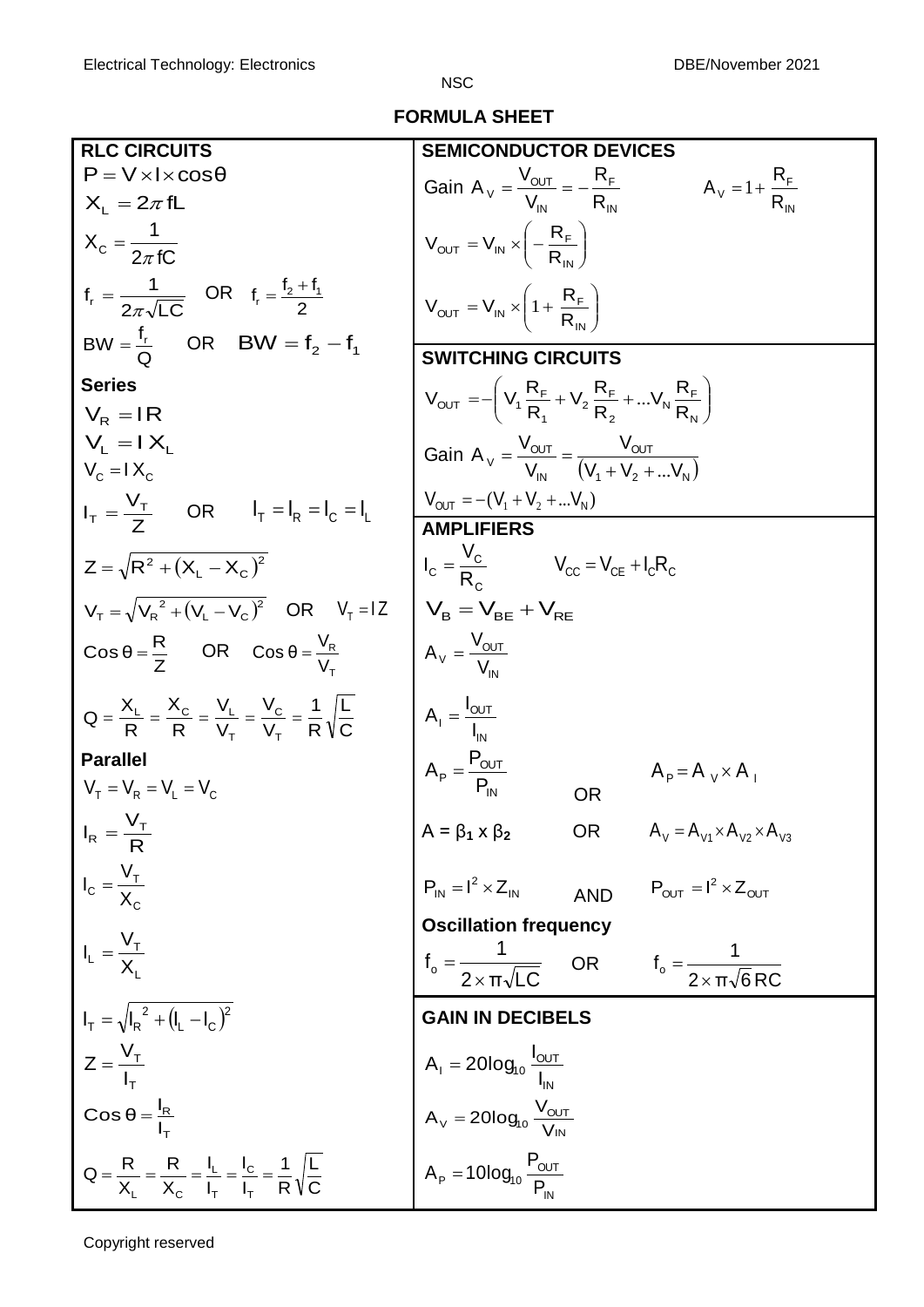| <b>CENTRE NUMBER:</b>      |  |  |  |  |  |  |  |
|----------------------------|--|--|--|--|--|--|--|
|                            |  |  |  |  |  |  |  |
| <b>EXAMINATION NUMBER:</b> |  |  |  |  |  |  |  |

**ANSWER SHEET**

# **QUESTION 4: SEMICONDUCTOR DEVICES**

4.3.4

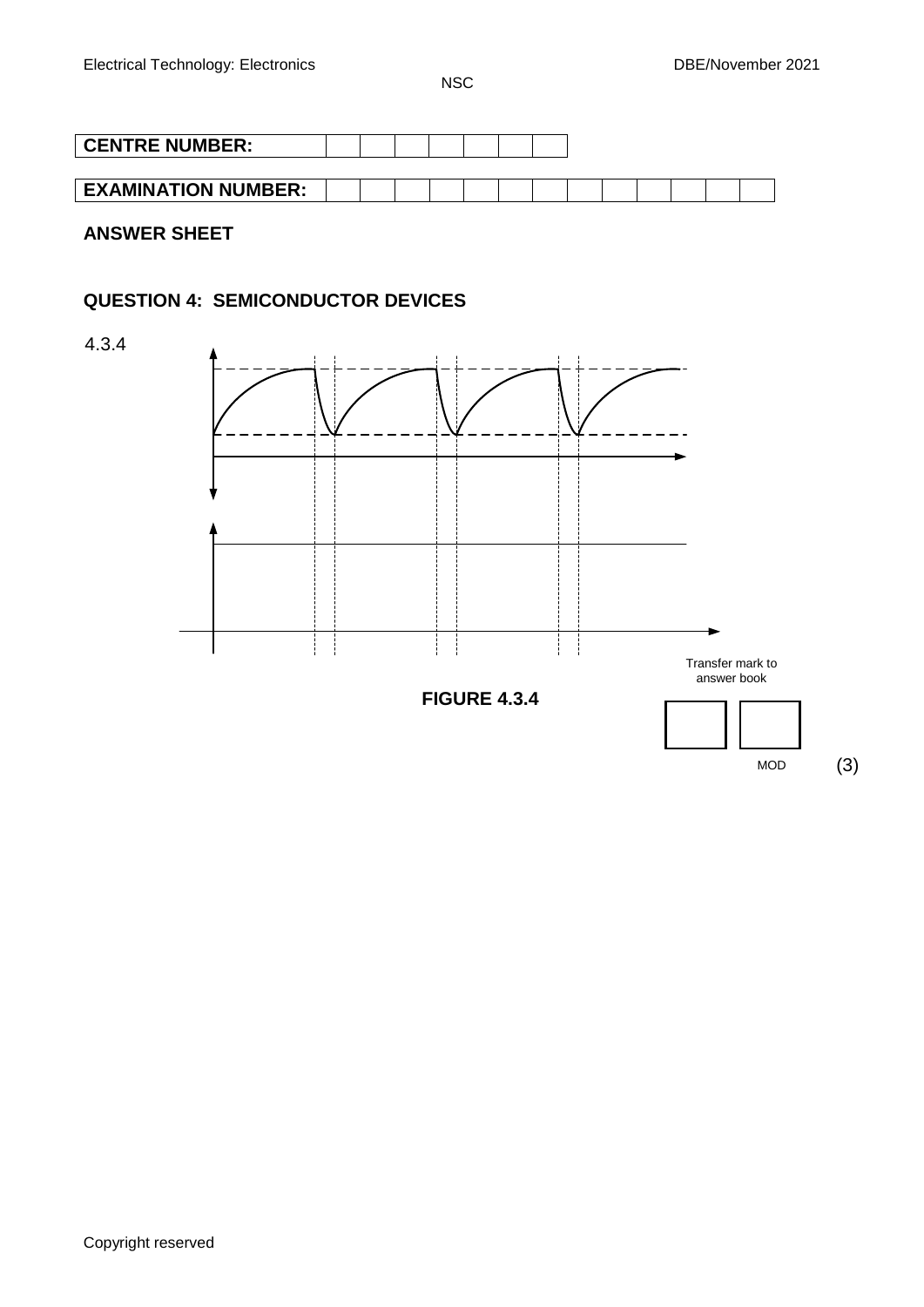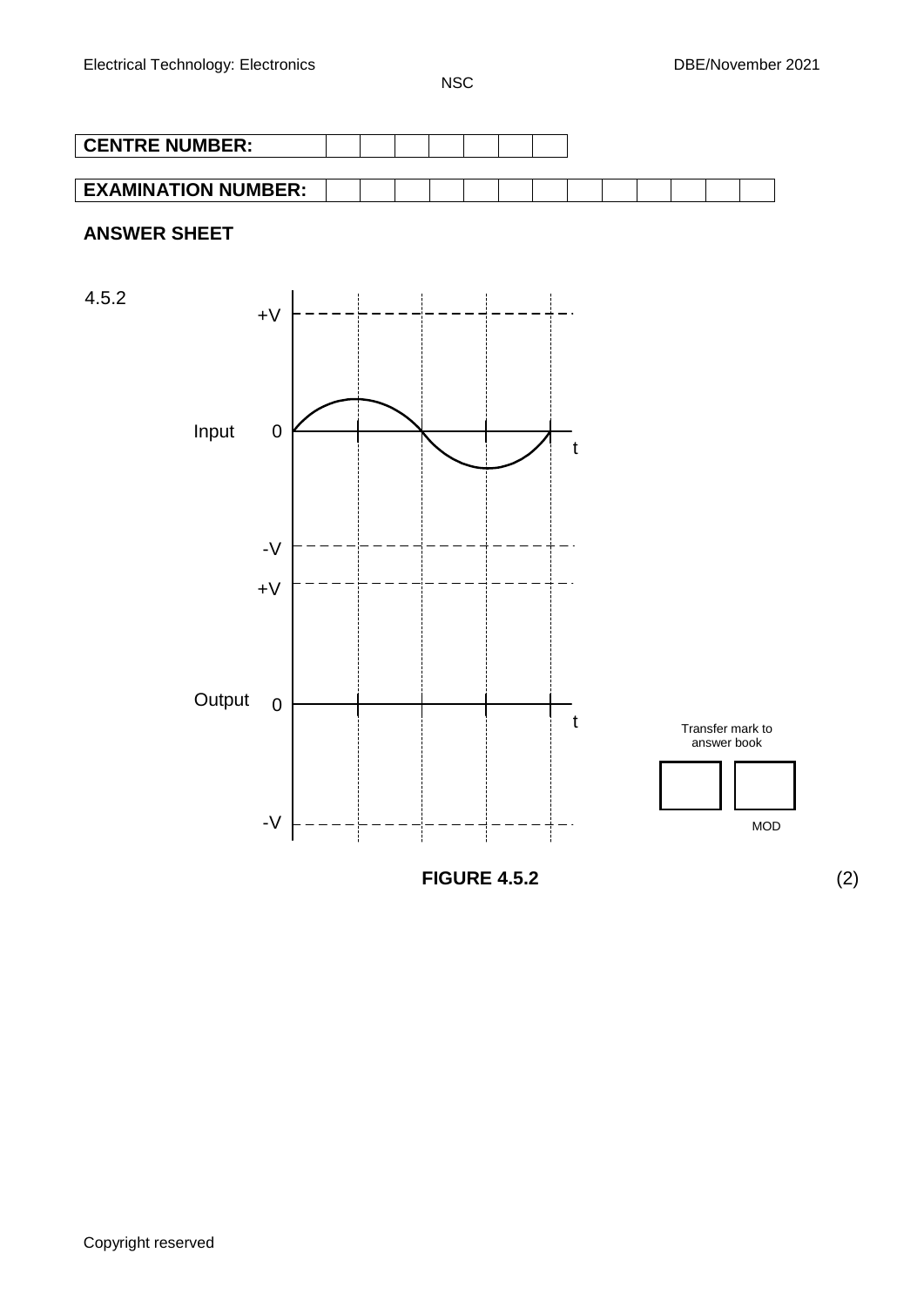| <b>CENTRE NUMBER:</b>      |  |  |  |  |  |  |  |
|----------------------------|--|--|--|--|--|--|--|
|                            |  |  |  |  |  |  |  |
| <b>EXAMINATION NUMBER:</b> |  |  |  |  |  |  |  |

**ANSWER SHEET**

# **QUESTION 5: SWITCHING CIRCUITS**

5.1.6

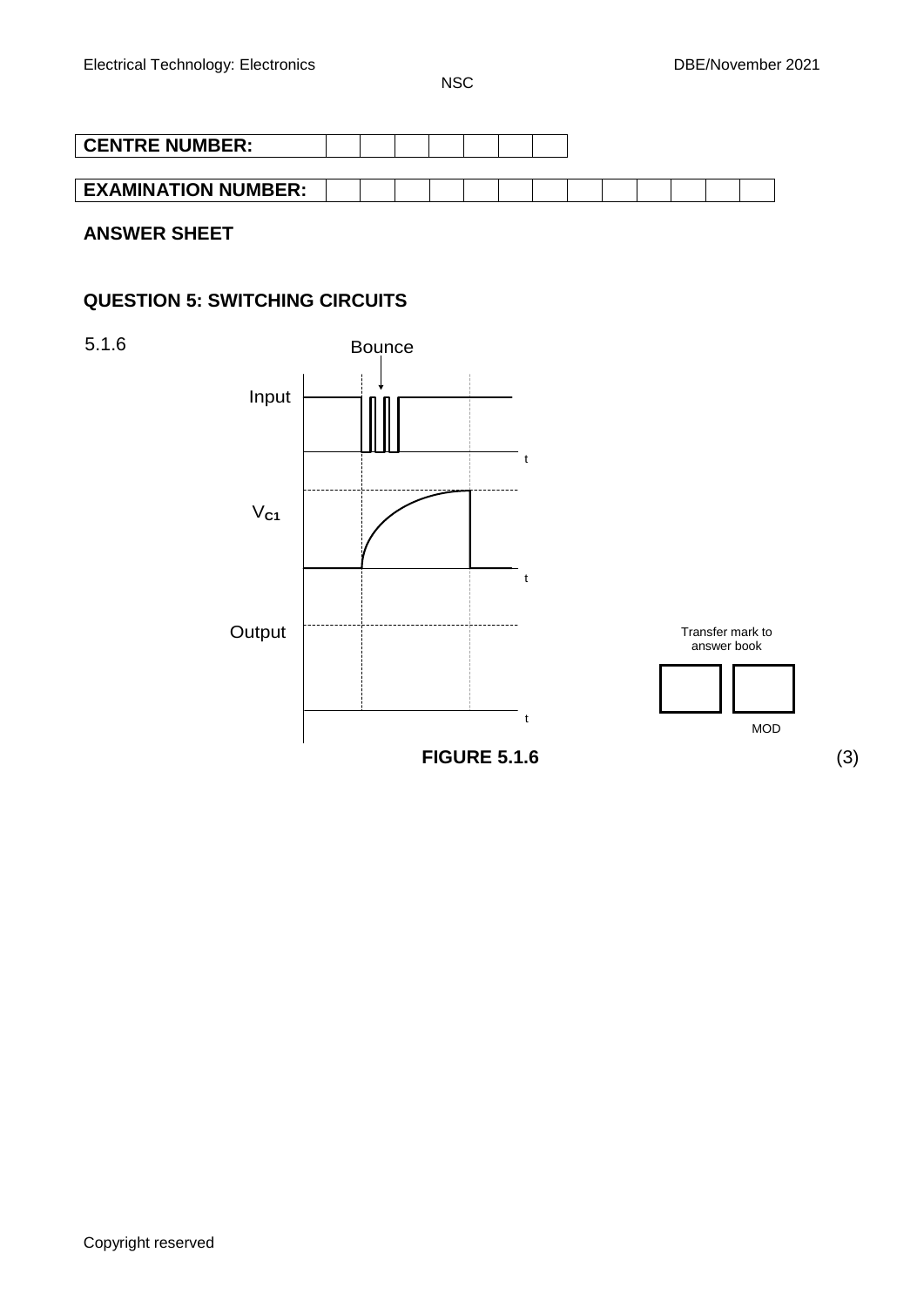